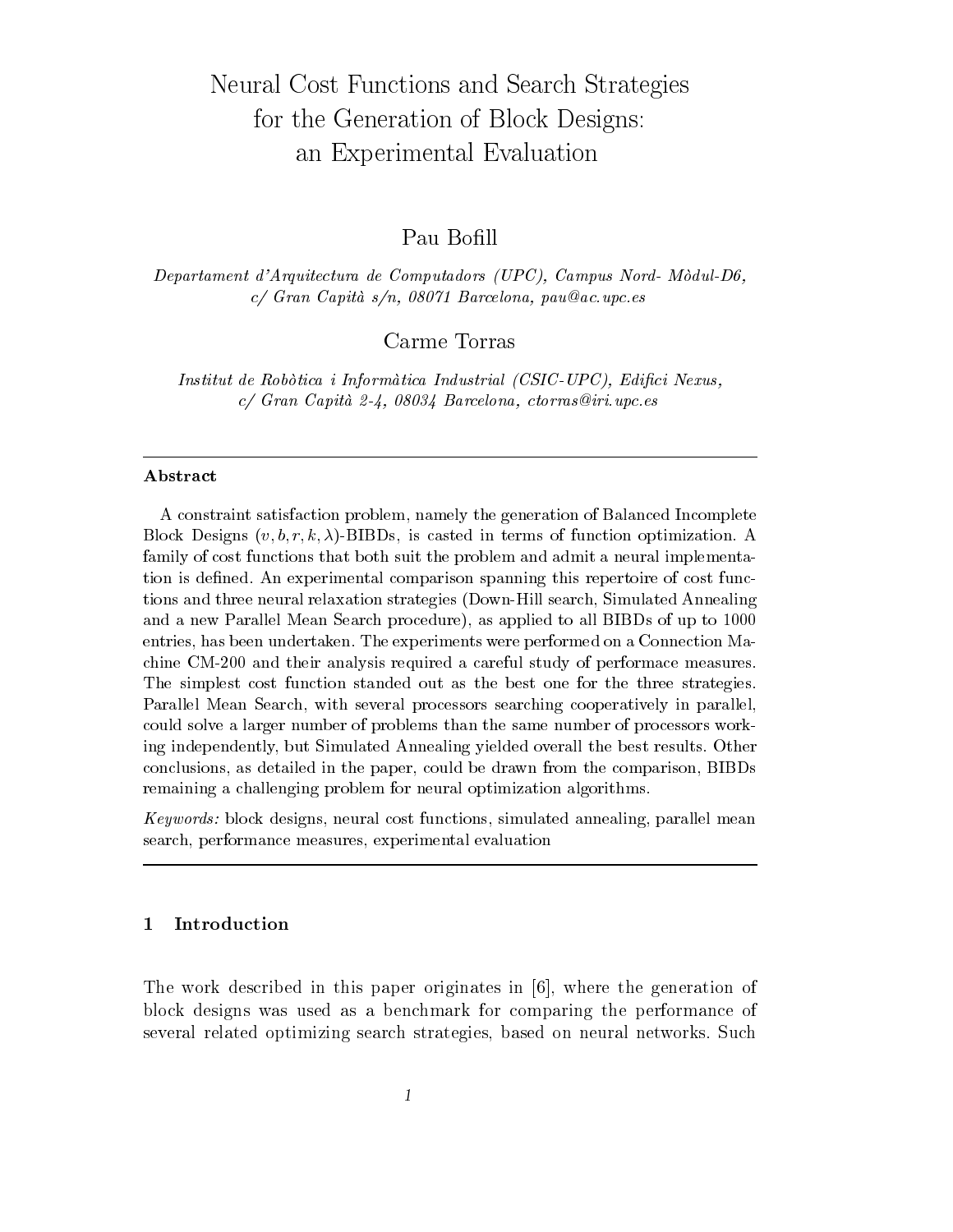strategies were approached as general purpose techniques. Therefore, no attempt was made to build any problem knowledge (i.e. design properties) into the search strategies This paper summarizes the results obtained

#### $1.1$ The problem: Block Designs

Balanced Incomplete Block Designs (BIBDs) have their origins in the field of Experimental Design, and their properties and generation are studied by Combinatorial Analysis  Taking v b u as independent parameters and in terms of its incidence matrix, a Balanced Incomplete Block Design  $(v, b, u)$ -BIBD can be defined as follows. Let  $A \equiv [x_{ij}]$  be a given configuration in the space A - v b of binary con gurations with v rows and b columns Let rij te state van die state van die indicidence of treatment in die indicident in block in die in die oorderste *j* of A, and let  $o = \sum_{i=1}^{\infty} \sum_{j=1}^{\infty} x_{ij}$  be the number of ones in A (the number of plots),  $r_i = \sum_{i=1} x_{ij}$  the number of ones in row  $i$  (the replicate number for treatment i),  $k_j = \sum_{i=1}^v x_{ij}$  the number of ones in column j (the size of block j), and  $\lambda_{il} = \sum_{j=1}^r x_{ij} x_{lj}$  the correlation or dot product between rows i and l (the number of times that treatments  $i$  and  $l$  occur together in a block).

De-nition For xed r k and - with kv and - we say that A is the incidence matrix of a BIBD with parameters v b u and descriptors r k if and only if the following properties are fulfilled:

i) Right number of ones:  $o = u$ . ii Strictly uniform rows right and resources risk and resources risk and resources risk and resources and reso ii iii strictly <del>understand columns and</del> the large strictly the strictly of the strictly of the strictly of the s if and it is a strict balance of the strict balance  $\mu$  is a strict balance of  $\mu$ 

Parameters and descriptors are related by the following *multiplicity* conditions,

$$
r = u/v
$$
  
\n
$$
k = u/b
$$
  
\n
$$
\lambda = \frac{r(k-1)}{v-1} = \frac{u(u-b)}{bv(v-1)},
$$

with restriction restricting the restriction of administration of administration parameters of administration sets

The admissibility of its parameters is a necessary but not sufficient condition for the existence of a block design The situation is summarized in  $\mathbf{f}$  that is summarized in  $\mathbf{f}$ lists all nontrivial admissible parameter sets with r together with the currently commenters on the number  $\sim$  on the number of  $\sim$   $\sigma$  of the solutions  $\rho$  are non-there is no the solutions in the solution of  $\sim$ particular whenever it has been established that a particular design does not exist  $N_s = 0$ , and  $N_s = ?$  denotes an unsettled case. For our use here all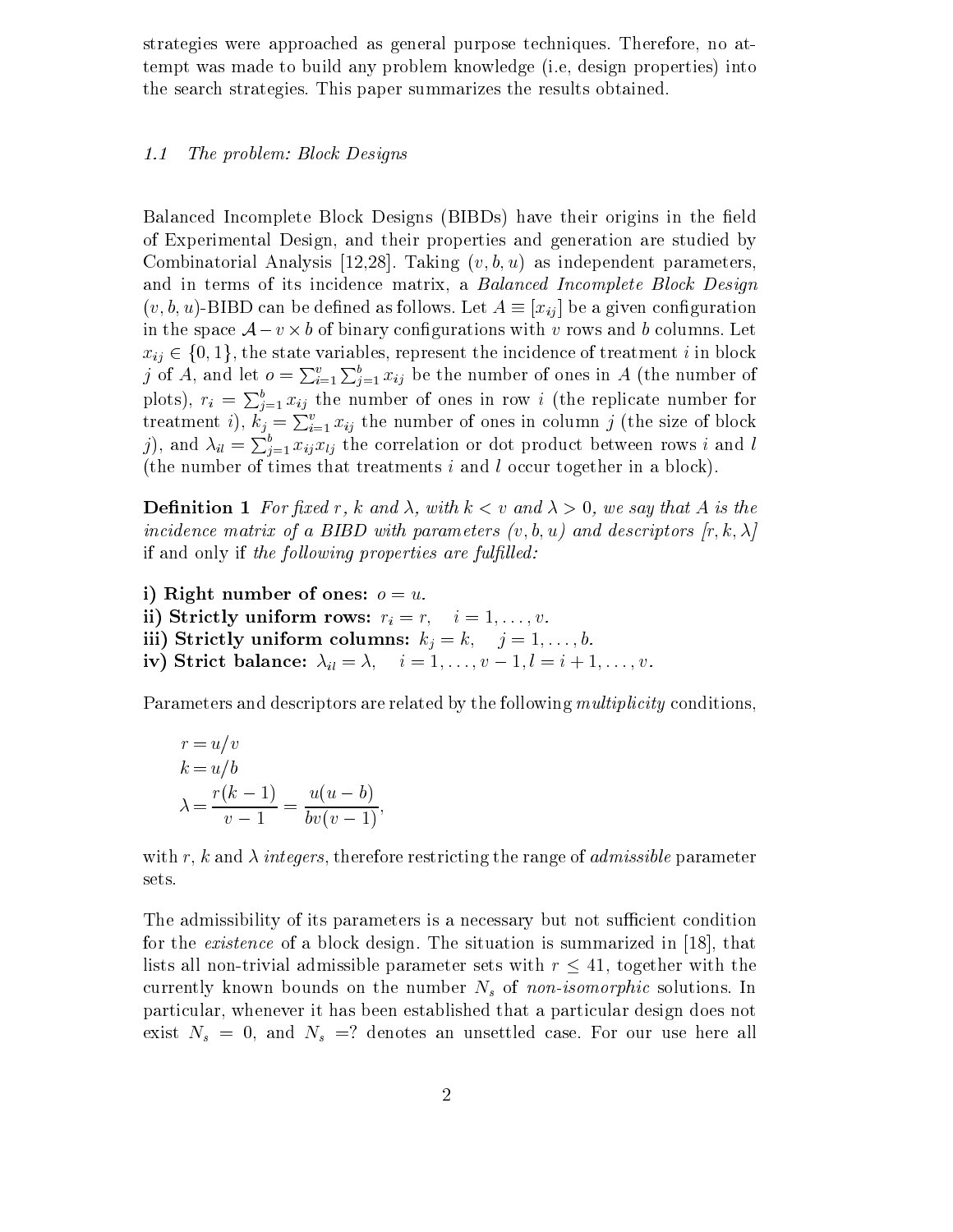cases with a some interesting in Appendix A Some in Appendix A Some in Appendix A Some in Appendix A Some block designs (designs whose parameters satisfy particular properties) can be constructed analytically by direct or recursive methods in party recuperts at  $\mathbf{r}$ the state of the art in computational methods for design generation is described in The smallest unsettled case is - with vb - entries showing that exhaustive search is still intractable for designs of this size In the general case, as with other combinatorial configurations, the algorithmic generation of block designs is an NP problem 

Several alternative combinatorial configurations have been defined in the literature for the experimental settings where the desired parameters are not admissible ie v b u leading to noninteger r k - the most usual being Pairwise Balanced Designs r -designs Partial ly Balanced Incom plete Block Designs  and Regular Graph Designs - In - a new family of similar combinatorial configurations, Maximally Balanced Maximally Uniform Designs  $(v, b, u)$ -MBMUDs, arises as the natural generalization of BIBDs implied by our study of neural cost functions MBMUDs allow for at most two consecutive values for its row, column and balance descriptors r r k k and - -

#### 1.2 The tool: Optimizing Neural Networks

The generation of block designs is a constraint satisfaction problem In order to use optimizing neural networks we must first reformulate it as a combinatorial optimization problem and then map it onto a standard neural network architecture The set of cost functions that are described in this work are based on the number of pairs (the number of active *connections*) as a distribution measure for each of the properties of a BIBD  $[5]$ , therefore mapping straightforwardly onto an optimizing network which, because of the balance property, uses connections of arity four

Three search strategies are considered. Two standard ones, Down-Hill search  $\mathcal{L}$  . The Simulated Annealing Sa  $\mathcal{L}$  strategy Parallel Mean  $\mathcal{L}$  and  $\mathcal{L}$  are not strategy parallel Mean  $\mathcal{L}$ Search PMS  $[4]$ , which is described in Section 3.2.

The application of neural networks to combinatorial optimization problems , and is definition and in the second in the second in the second in the second in the second in the second in Networks with higher arity connections are considered in  $[27]$ . Simulated Annealing (or Boltzmann machines) and its deterministic version, Mean Field Annealing MFA [25], are based on statistical mechanics models and, therefore, they have a strong theoretical background Some variants and applica tions of the MFA model can be found in a model can partner, and in provided in - processing, the dynamics of o neural networks are studied in among others A most general framework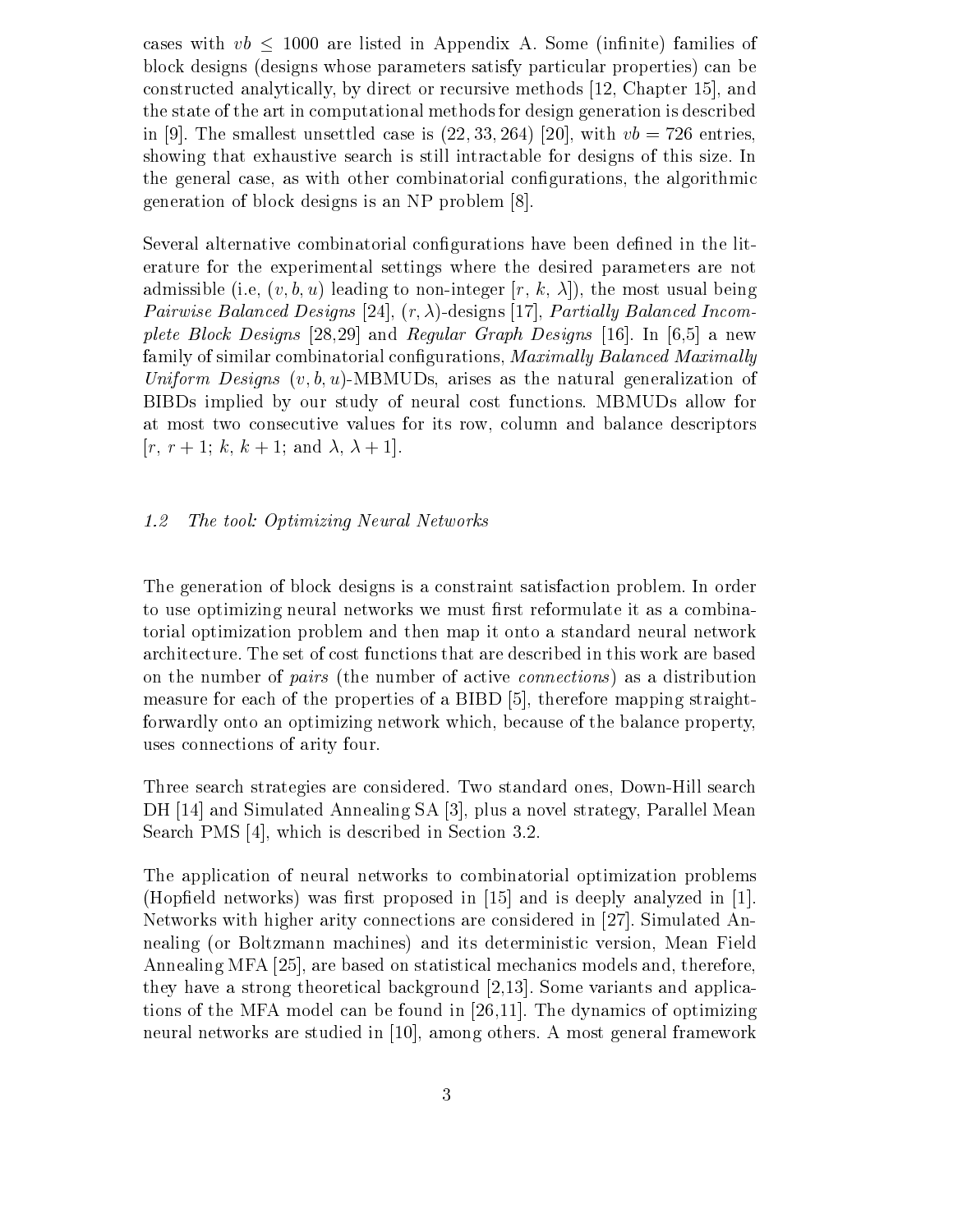for Hopfield networks is defined in  $[30]$ .

#### $1.3\,$  Paper Overview

In Section 2 a family of cost functions for BIBD generation is defined. Section  $3$ describes the three search strategies with special emphasis on the new Par allel Mean Search procedure. Section 4 describes the experimental setting for algorithm comparison, together with the results. Finally, Section 5 is devoted to conclusions

### Neural Cost Functions for the Generation of Block Designs based on Distribution Measures

 $\blacksquare$  and  $\blacksquare$  and set of all  $\blacksquare$  binary congurations with variable  $\blacksquare$  . The set of  $\blacksquare$ and b columns. We say that  $F : A \to \mathcal{R}$  is a *cost function* for the generation of block designs if there exists a *tower bound F* such that  $F(A) = F - \eta$  and *only if* there exists a  $(v, 0, u)$ -DD with incidence matrix  $A$ .

The cost functions considered in this work  $[5]$  are defined as the linear combination of a set of distribution measures for each of the properties of a block design

$$
F(A) = \rho_u U(A) + \rho_t P_t(A) + \rho_h P_h(A) + \rho_v P_v(A) + \rho_q Q(A) + \rho_{\bar{q}} \bar{Q}(A),
$$
(1)

with  $U, P_t, P_h, P_v, Q$  and  $\overline{Q}$  defined next, and  $(\rho_u, \rho_t, \rho_h, \rho_v, \rho_q, \rho_{\overline{q}})$ , the coefficients of the linear combination, defining the *composition* of a particular cost function

Number of ones: 
$$
U(A) = o
$$
  
\nTotal pairs of ones:  $P_t(A) = \begin{pmatrix} o \\ 2 \end{pmatrix}$   
\nHorizontal pairs of ones:  $P_h(A) = \sum_i \begin{pmatrix} r_i \\ 2 \end{pmatrix}$   
\nVertical pairs of ones:  $P_v(A) = \sum_j \begin{pmatrix} k_j \\ 2 \end{pmatrix}$   
\n*Quadruples of ones:*  $Q(A) = \sum_{i=1}^{v-1} \sum_{l=i+1}^{v} \begin{pmatrix} \lambda_{il} \\ 2 \end{pmatrix}$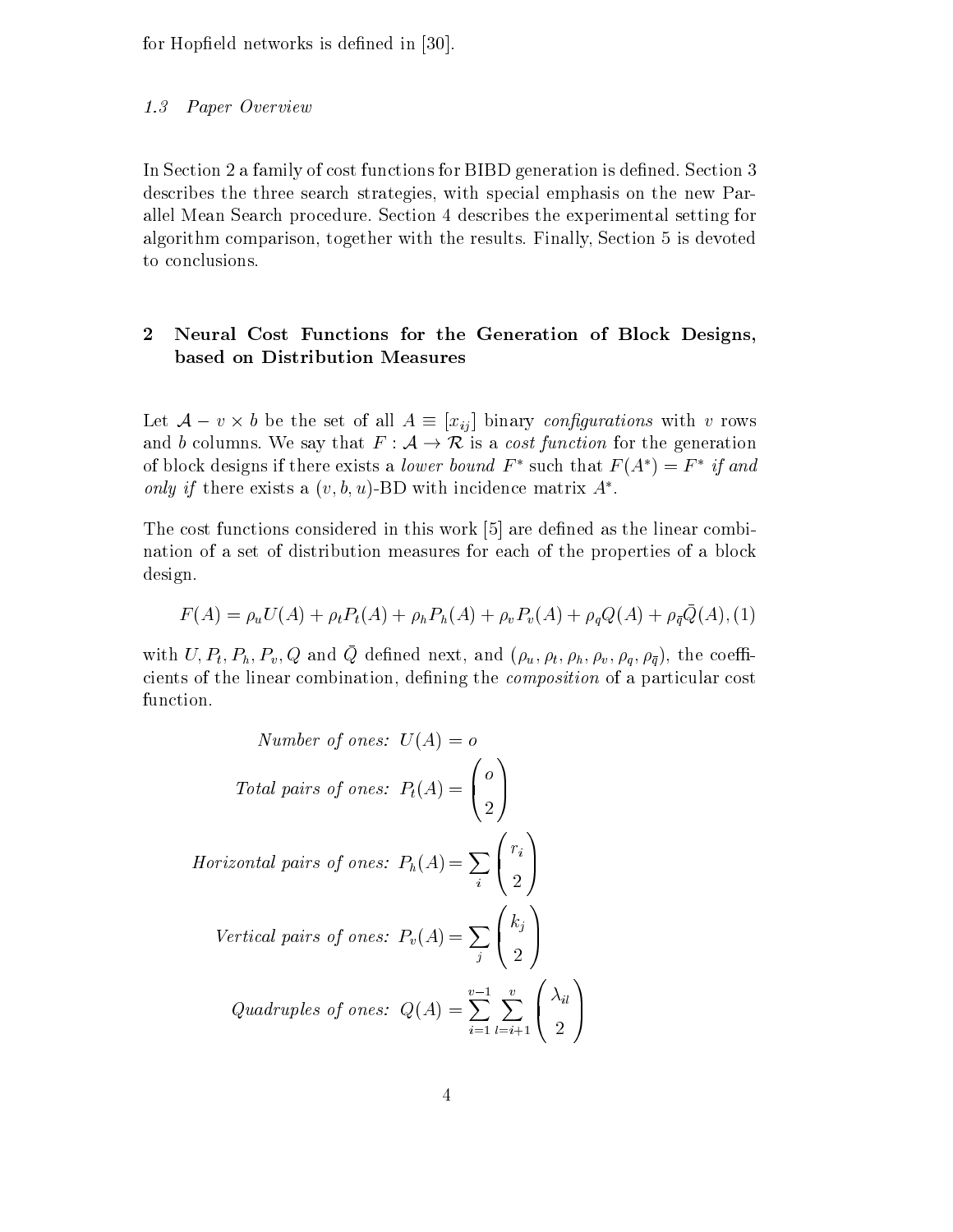*Quadruples of zeros:* 
$$
\bar{Q}(A) = \sum_{i=1}^{v-1} \sum_{l=i+1}^{v} \left( \frac{\bar{\lambda}_{il}}{2} \right)
$$

with  $Q(A) = Q(A)$ ,  $A \equiv |x_{ij}|$  the bit-wise *complementary* configuration of  $A$ , and  $A_{il} = \sigma + A_{il} = r_i - r_l$ , the correlation between rows  $\iota$  and  $\iota$  in  $A$ .

The measures U and  $P_t$  are a linear and a quadratic function, respectively, of the number o of ones in A. Since  $P_h$  is quadratic on the  $r_i$ 's, it is a measure of the distribution of ones over rows. For fixed  $o$ ,  $P_h$  is minimum when rows are maximally or uniformly distributed, that is, when the  $r_i$ 's are as even as possible. In this case, for arbitrary  $o$ , the  $r_i$ 's take at most two consecutive values bovc and bovc and when ojv multiplicity all rows have ex actly  $\vert o/v \vert$  ones. Likewise, minimizing  $P_v$  for a fixed number of ones leads to maximally uniform columns. Measure  $Q$  takes into account the distribution of vertical pairs of ones over pairs of rows and, for a fixed  $o$ , it is minimum when columns are maximally uniform and correlations of ones are maximally balanced That is when the second is when the consecutive values of the consecutive values of the consecutive Finally,  $\overline{Q}$  measures balance in  $\overline{A}$ .

The *local increments* of a generic measure M are defined as follows. We say that configurations A and  $A'$  are neighbours if they differ in only one component, namely component  $(i, j)$ . Let  $x_{ij}$  denote its value in A, and let  $x_{ij} = 1 - x_{ij}$  be its value in  $A$ . Then,

$$
\Delta^{ij} M(A) = M|_{x_{ij}=1} - M|_{x_{ij}=0} = \begin{cases} M(A) - M(A'), & \text{when } x_{ij} = 1 \\ M(A') - M(A), & \text{when } x_{ij} = 0. \end{cases}
$$

Therefore, local increments of measure  $F$  are defined as

$$
\Delta^{ij} F(A) = \rho_u \Delta^{ij} U(A) + \rho_t \Delta^{ij} P_t(A) + \rho_h \Delta^{ij} P_h(A) +
$$
  
+ 
$$
\rho_v \Delta^{ij} P_v(A) + \rho_q \Delta^{ij} Q(A) + \rho_{\bar{q}} \Delta^{ij} \bar{Q}(A).
$$
 (2)

For further reference, local increments are related to *transition* increments by

$$
\Delta_{\text{trans}}^{ij} M(A) = (1 - 2x_{ij}) \Delta^{ij} M(A),
$$

with

$$
\Delta_{\text{trans}}^{ij}M(A) = M|_{x_{ij}} - M|_{x_{ij}} = M(A') - M(A).
$$

When the parameter set  $(v, b, u)$  is *admissible* the *optimal values* of the previous measures are derived by assuming that properties i) to iv) in definition is detected as a sumption of the corresponding to the corresponding design design does not be a second to exist. Furthermore, under the same assumption and for all measures above,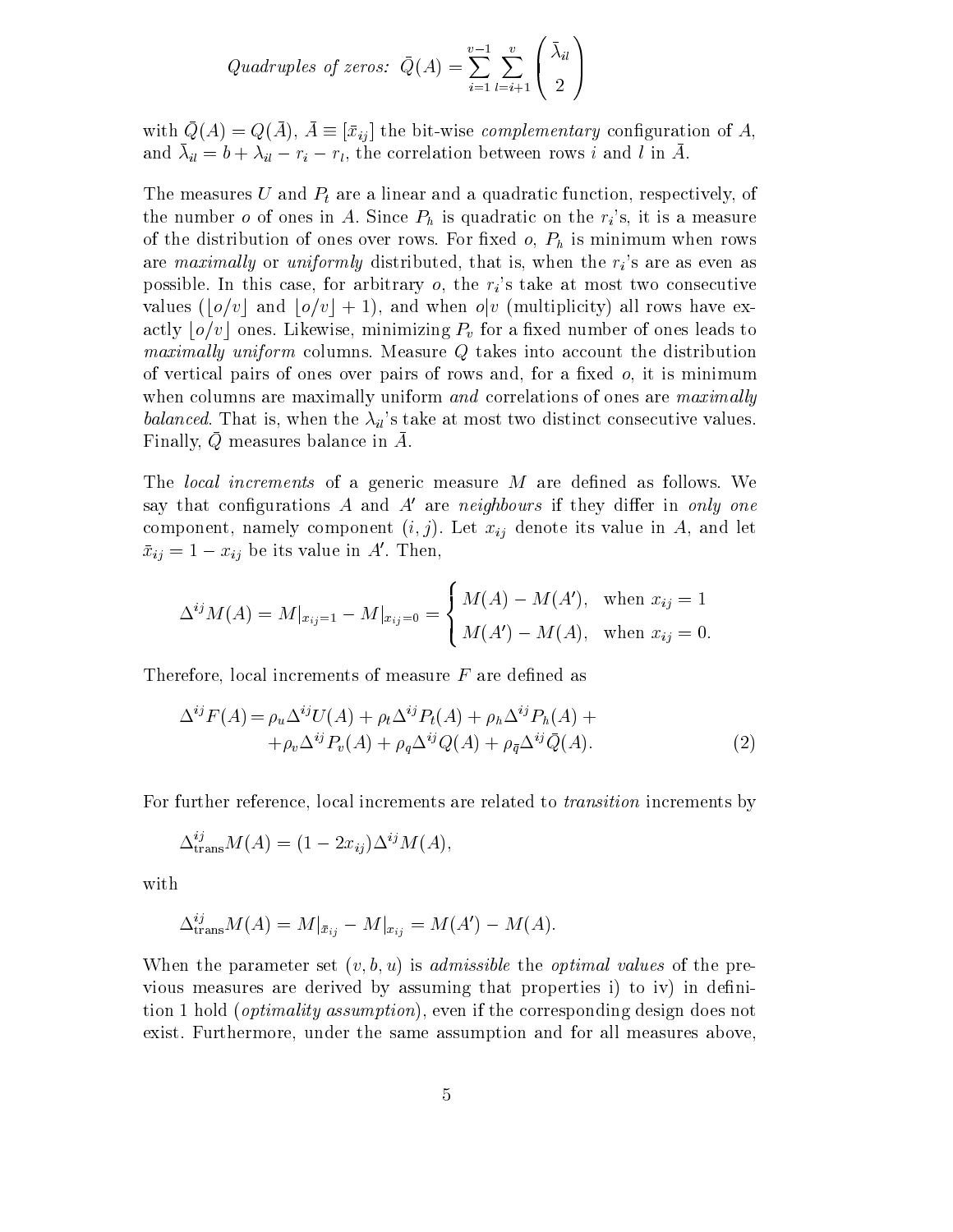Table

Given a set  $\{v_i, v_j, w_j\}$  or admissible parameters optimal values and local increments for  $U$ ,  $I_t$ ,  $I_t$ ,  $I_t$ ,  $I_t$ ,  $Q$  and  $Q$ , expressed in terms of the descriptors of the design (with  $\kappa = v - \kappa$  and  $\lambda \Lambda v = v + \lambda - 2i$ .

| $\cal M$  | $M^\ast$                                                  | ,<br>$\Delta^1 M^*$     | $\Delta^0 M^*$                                 |
|-----------|-----------------------------------------------------------|-------------------------|------------------------------------------------|
| U         | $\boldsymbol{u}$                                          | $\mathbf{1}$            | $\mathbf{1}$                                   |
| $P_t$     | $\boldsymbol{u}$<br>$\overline{2}$                        | $u-1$                   | $\boldsymbol{u}$                               |
| $P_h$     | $\mathcal{r}$<br>$\boldsymbol{v}$<br>$\boldsymbol{2}$     | $r-1$                   | $\boldsymbol{r}$                               |
| $P_v$     | $\boldsymbol{k}$<br>$\boldsymbol{b}$<br>$\sqrt{2}$        | $k-1$                   | $\boldsymbol{k}$                               |
| $\cal Q$  | $\lambda$<br>$\boldsymbol{v}$<br>$\sqrt{2}$<br>$\sqrt{2}$ | $(k-1)(\lambda-1)$      | $k\lambda$                                     |
| $\bar{Q}$ | $\bar{\lambda}$<br>$\boldsymbol{v}$<br>$\,2$<br>$\,2$     | $-\bar{k}\bar{\lambda}$ | $\left  -(\bar{k}-1)(\bar{\lambda}-1) \right $ |

optimal local increments can be shown to take only two distinct values, depending only on the state or of the corresponding component These optimal local increments are generically denoted  $\Delta^2 M = \Delta^3 M \mid_{x_{ij}=1}$  and  $\Delta$  M  $\equiv$   $\Delta$  M  $\mid$   $x_{ij}=0$ , and, together with optimal values, they are listed in

The composition coecients of measure F in must satisfy some constraints in order to get a valid cost function

**Theorem 2** Given a set  $(v, b, u)$  of admissible parameters, the measure F in equation  $(1)$  is a cost function for the generation of BIBDs if

$$
\rho_q > 0
$$
  

$$
\rho_t, \rho_h, \rho_v, \rho_{\bar{q}} \ge 0
$$

and

$$
\Delta^1 F^* < 0
$$
\n
$$
\Delta^0 F^* > 0.
$$

Its global minimum is

$$
F^* = \rho_u U^* + \rho_t P_t^* + \rho_h P_h^* + \rho_v P_v^* + \rho_q Q^* + \rho_{\bar{q}} \bar{Q}^*,
$$
\n(3)

with the optimal values in Table  $1$ .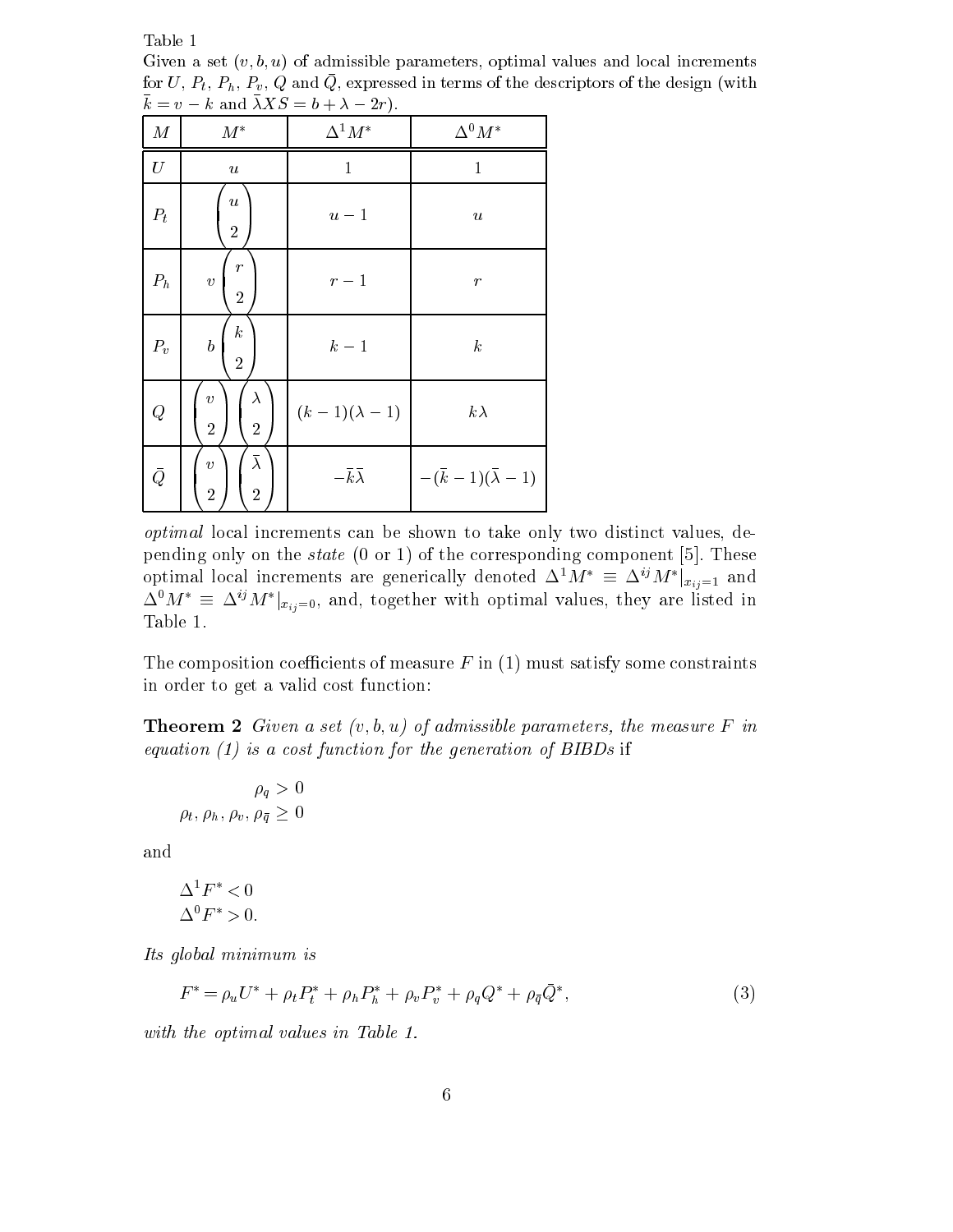The proof can be found in [5].

We say that a cost function is *symmetric* when

$$
\Delta^1 F^* = -\Delta^0 F^*.
$$

In order to restrict the number of possibilities, only symmetric cost functions were considered in the experimental comparison

Of particular interest is cost function Fuq <sup>F</sup> u with

$$
\alpha_u = \frac{\Delta^1 Q^* + \Delta^0 Q^*}{2},
$$

the symmetric case setting for  $\rho_u$ . This function includes the minimum subset of distribution measures strictly required by theorem 2 (i.e., the  $U$  and  $Q$ terms) and, therefore, it represents the *core* or simplest cost function for BIBD generation [5].

The above cost functions are isomorphic to an *optimizing neural network* if a neural unit is defined for each  $x_{ij}$  state variable, and all connections (explicit interactions) of the same type are weighted by the corresponding coefficient in F. Thus, function F corresponds to the energy E of the network and local increments  $\Delta^{ij}F$  correspond to local fields  $\phi_{ij}$ . Notice that quadruples describe arity four interactions, leading to higher (4th) order networks. In the following, the terms energy and function cost will be used indistinctly

### 3 Search Strategies

Given a set v b u of a set v b administers the search space  $\mathbf{y}$  and search space  $\mathbf{y}$  $Z^+$  possible configurations. The  $x_{ij}$  variables represent the current state of the search and the weighted sum of the connections evaluates the current energy  $E(A)$  of configuration A. Connection weights codify the composition coefficients of the cost function chosen. Therefore, optimal energy values, current correspondence work are given by equations to possible  $\mathcal{A}$ respectively

For optimizing networks, the basic exploration principle is *local search*, which allows transitions only between neighbour states. In this framework, a *search* strategy is a set of criteria for selecting an initial state a unit updating or der, a decision rule (either to accept or to refuse transitions), and a stopping condition And the result of the search is either failure or success Depending on the strategy some of these criteria are parametric In this work the initial state will always be selected at random, and units will be updated in a fixed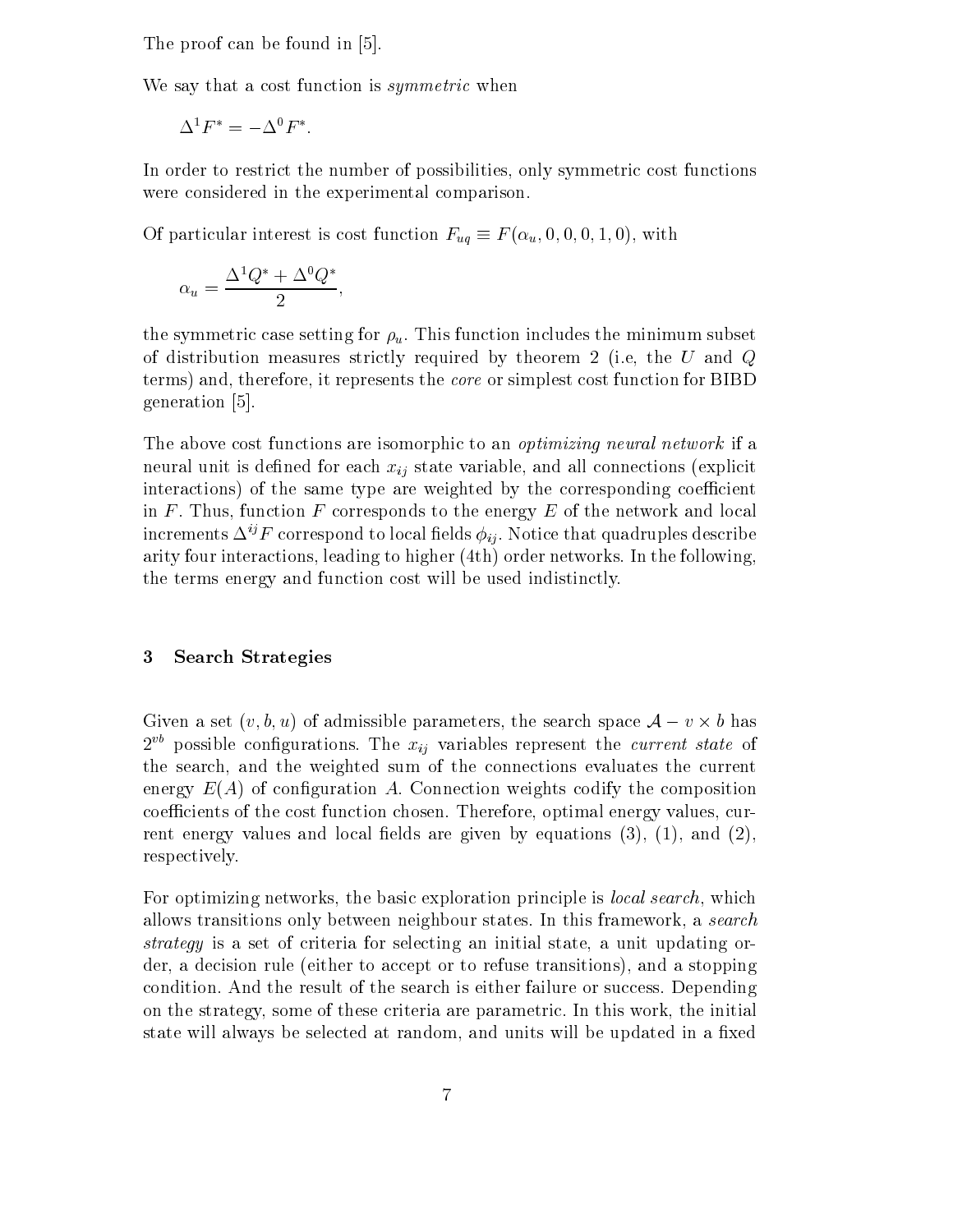sequential order (by rows), thus confining all randomness in the selection of the initial state. The remaining operations depend on each particular strategy.

We say that a *descent* is a whole run of the search algorithm. An *iteration* is one update of each unit. An *update* is the evaluation of the local field and the application of the decision rule. And, whenever the decision rule accepts it, a transition is the commutation of a unit and the corresponding energy update

#### $\beta.1$ down and Simulated Annealing Samuel Samuel Samuel Samuel Samuel Samuel Samuel Samuel Samuel Samuel Samuel Samuel S

The basic idea of Down-Hill search is to accept all energy-decreasing transitions, until an optimum is found or the algorithm converges to a minimum. The decision rule

$$
x_{ij} \leftarrow \bar{x}_{ij} \quad \text{iff } \Delta_{\text{trans}}^{ij} E < 0,
$$

depends only on the  $sign$  of  $\Delta_{\text{trans}}E$ . Down-Hill search is the basic exploration strategy upon which the other strategies are constructed, and it is not parametric

The goal of Simulated Annealing is to avoid undesired local minima by means of thermal noise. If the Metropolis decision rule is used  $[22]$ , the probability of accepting a transition at computational temperature T is given by

$$
P\{x_{ij} \to \bar{x}_{ij}\} = \begin{cases} 1, & \Delta_{\text{trans}}^{ij} E < 0\\ e^{-\frac{\Delta_{\text{trans}}^{ij} E}{T}}, & \text{otherwise.} \end{cases}
$$

The efficacy of Simulated Annealing depends on a good temperature *schedule*. In practice see for instance results are good with a smooth decrement law such as

$$
T_k = \sqrt[vb]{\tau} T_{k-1},
$$

where k represents the number of updated units and the decay constant units and and and and and and and and an corresponding to a complete iteration. The underlying assumption is that, in that way, perturbations on thermal equilibrium will be small.

If no solution is found before, the stochastic phase is stopped after  $N_t$  iterations and the algorithm continues with Down-Hill search, until a minimum is found. Thus, control variables for SA are  $N$ , the current number of iterations, and  $T$ , the current temperature. In terms of the initial  $T_0$  and final  $T_f$  temperatures, the strategy parameters are defined to be the following: the maximum number of iterations of the stochastic phase  $N_t = \frac{m - f_t - \sigma}{\ln \pi}$ , the  $\ln \tau$  and  $\Gamma$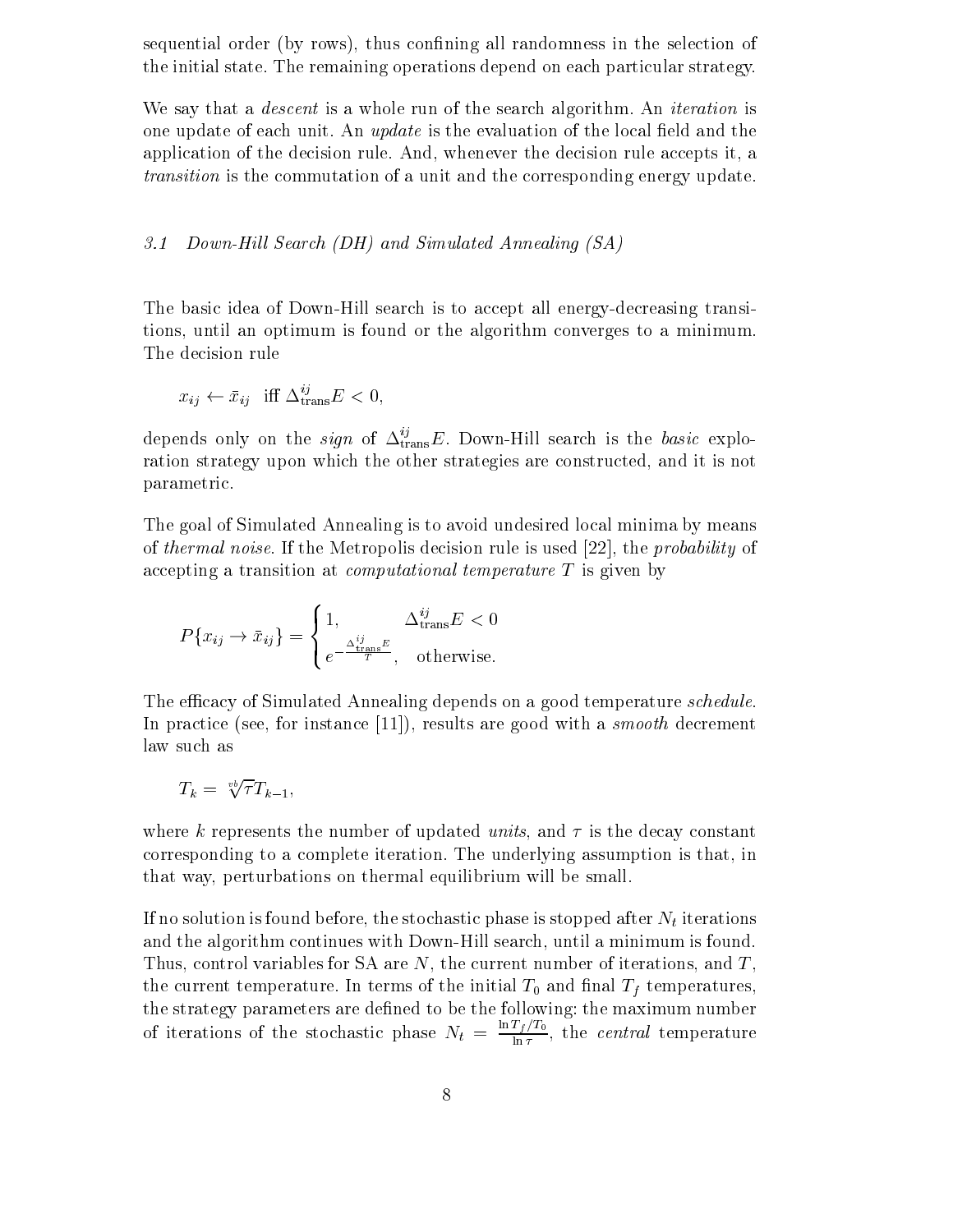$T_c = \sqrt{T_0 T_f}$ , and the temperature *range*  $\rho = \frac{T_0}{T_f}$ . Such a parameter formulation allows us to define a priori the desired invested effort on the stochastic phase, and it should also be helpful in experimentally finding a  $T_c$  value near to the critical temperature  $T_{\text{cri}}$  where global minima are formed. A particular instance of Simulated Annealing is then denoted  $SA(T_c,\rho,N_t)$ .

#### 3.2 The New Strategy: Parallel Mean Search (PMS)

Paral lel Mean Search - like Simulated Annealing is based on the assumption of the assumption of the assumption tion that global optima are located in regions of low average energy Instead of thermal exploration though Parallel Mean Search looks for these regions by *sampling* the search space in parallel, using several instances of the network moving together as a *cluster* in the direction of decreasing average energy, like a big sliding ball. The gradual reduction of the radius (maximum Hamming distance to the center of the cluster), leads the search into deeper and deeper mean energy basins. Parallel Mean Search (also called *Cooperative* search in the sepectrum is especially suitable for SIMD and the SIMD architectures architectures because  $\Delta$ a reasonably low communication cost, it effectively exploits the *cooperation* between the cluster members

The energy of the cluster  $\mathcal E$  is defined as the sum of the energies of its members

$$
\mathcal{E} = \sum_{p=1}^S E^p,
$$

with S the size of the cluster and  $E^p$  the energy of member p, thus simultaneously sampling  $S$  points in search space. At each unit update, the next unit  $(i, j)$  is selected (the *same* unit for all members), and a transition is accepted for each of them if the cluster's energy decreases. If the transition energy of the cluster with respect to  $(i, j)$  is defined as

$$
\Delta_{\text{trans}}^{ij} \mathcal{E} = \sum_{p=1}^S \Delta_{\text{trans}}^{ij} E^p,
$$

then a transition is accepted or not according to the decision rule

$$
x_{ij}^p \leftarrow \bar{x}_{ij}^p \text{ iff } \Delta_{\text{trans}}^{ij} \mathcal{E} < 0, \quad \text{ for } p = 1, \dots, S.
$$

Thus, the cluster as a whole performs Down-Hill search and, at every transition, although the energy of some of its members may increase, the overall cluster energy decreases. Since all members update exactly the same unit (they all move in the same direction), the *topology* of the cluster remains unchanged.

The size of the sampled region is governed by the radius  $R$  of the cluster, de-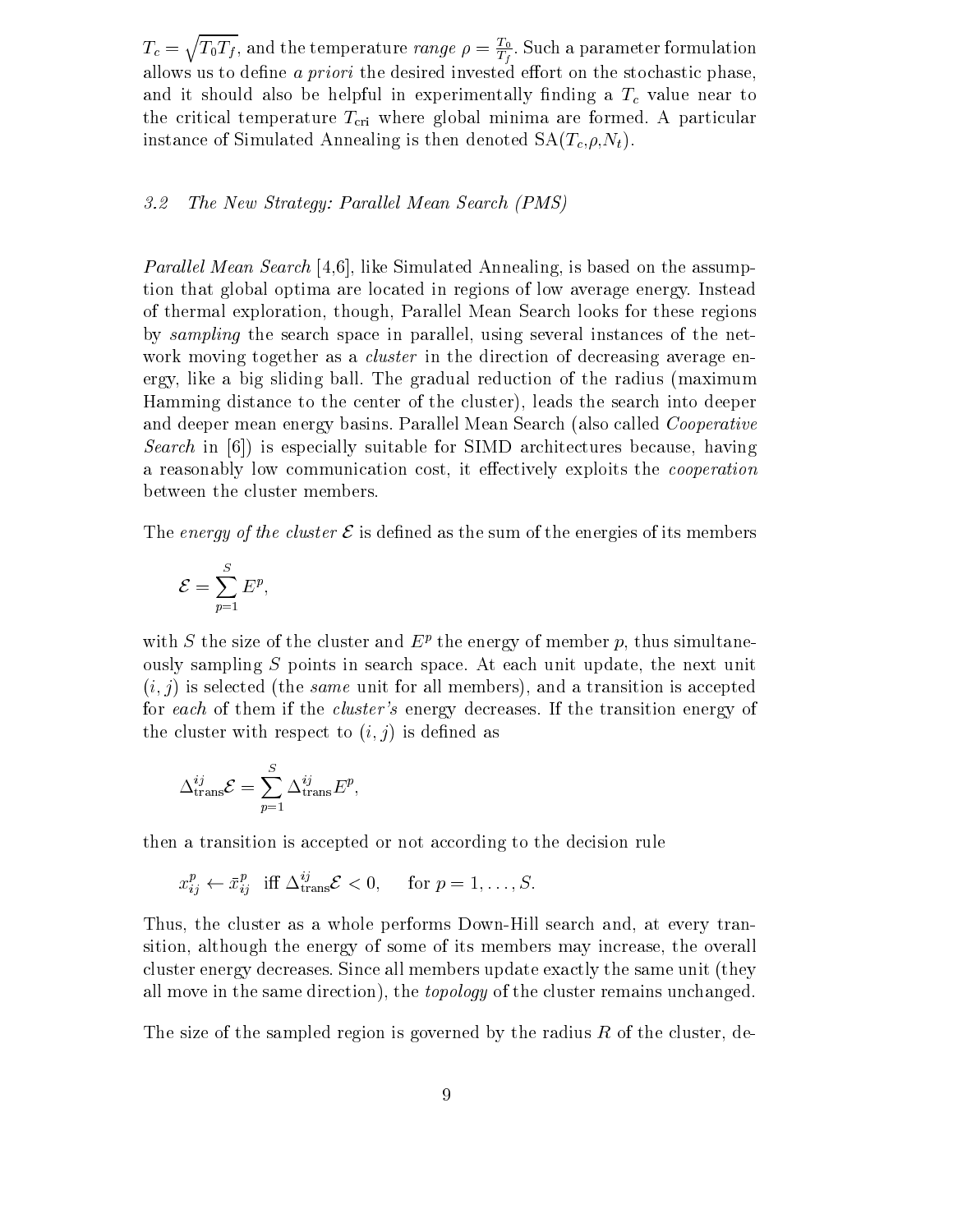fined as the maximum Hamming distance between any of its members and the center of the cluster. At each radius decrement, the cluster *contracts* towards the center. The efficacy of the search, then, will depend on a good choice of the initial  $R_0$  and final  $R_f$  radii, and on a good reduction schedule. If no optimum has been found before, the maximum number of iterations of the *cooperative phase* is fixed to  $N_t$ . After that, the cluster is released and each member relaxes independently using Down-Hill search until it reaches a local minimum. The cluster is defined to *succeed* if any of its members finds a solution. The choice of the size  $S$  of the cluster will also be relevant. In this work we have chosen to keep it fixed along the search process. Thus, the sampling density increases as  $R$  is reduced.

The topology of the cluster and the contraction mechanism offer several alternatives. The first topology considered here consists of initializing all cluster members to the same initial random state (the *center* of the cluster), selecting R units at random (the *same R* units for all members), and setting them at a random value, independently for each cluster member. In this way, all members share the value of via and which the value of variables  $\pi$  and  $\pi$  and  $\pi$ units), the cluster uniformly samples a subspace of cardinality  $Z$  . We call this a *focused* topology, since all members focus on the same subspace, and the resulting strategy will be denoted PMSf

The other proposed choice, which will be called *spread* topology (denoted PMSs), is constructed in the same way except that the  $R$  variable units are selected *independently* for each cluster member. Thus, there is not a fixed set of common units and, around the central point, the members spread uniformly in any of the vb dimensions, sampling the search space within a distance  $R$ from the center

When the radius is reduced, the *contraction* mechanism consists of selecting one of the variable units in each member, and set it to a common value. For the focused clusters, the selected unit  $(i, j)$  is the same for all members, chosen at random out of  $R$ . But the value it is assigned can be selected in two ways. The first, which we call *least energy* contraction, consists of choosing the value  $\mathbf{u}$ 

$$
x_{ij}^{p} \leftarrow \begin{cases} 1 & \text{if } \Delta^{ij}\mathcal{E} < 0 \\ 0 & \text{otherwise} \end{cases} \quad \text{for } p = 1, \ldots, S,
$$

with

$$
\Delta^{ij} \mathcal{E} = \mathcal{E}|_{x_{ij}^p=1} - \mathcal{E}|_{x_{ij}^p=0} = \sum_{p=1}^S \Delta^{ij} E^p,
$$

the local energy increment of the cluster with respect to  $(i, j)$ . Notice that,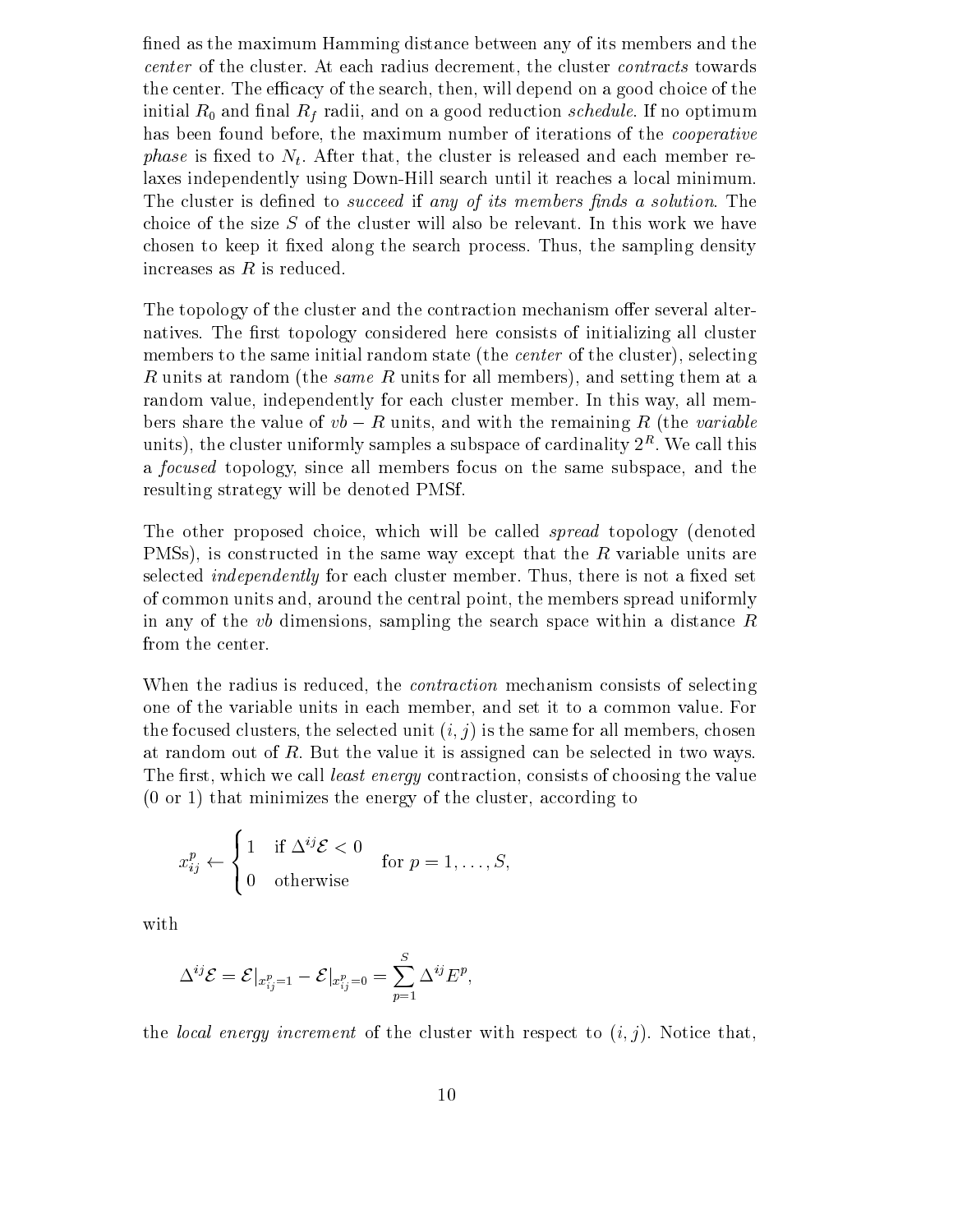although the least energy setting is selected for  $x_{ij}$ , the cluster as a whole may increase its energy. This variant will be denoted PMSfl.

The second choice, which we call *central* contraction (denoted PMSfc), consists of actually keeping a *central member q*, which acts as a reference, and copying its value to the remaining members. That is, with  $(i, j)$  the selected unit,

$$
x_{ij}^p \leftarrow x_{ij}^q, \text{ for } p = 1, \dots, S.
$$

In both cases, the energy of the cluster must be updated taking into account the members that have actually changed their values. If  $y$  denotes the new assigned value, then

$$
\mathcal{E} \leftarrow \mathcal{E} + \sum_{p=1}^{S} (x_{ij}^p \oplus y) \Delta_{\text{trans}}^{ij} E^p,
$$

with  $(x_{ij} \oplus y)$  the exclusive-or between each of the old values, and the new common value

For spread clusters, the unit selected for contraction is different for each member p, and it is chosen at random out of its own R variable units. Let  $(i_p, j_p)$  denote the selected unit at  $p$ . Least energy contraction then is no longer possible and, with  $q$  the reference member, central contraction is performed according to

$$
x_{i_pj_p}^p \leftarrow x_{i_pj_p}^q \quad \text{for } p = 1, \dots, S,
$$

with energy updated as

$$
\mathcal{E} \leftarrow \mathcal{E} + \sum_{p=1}^{S} (x_{i_p j_p}^p \oplus x_{i_p j_p}^q) \Delta_{\text{trans}}^{i_p j_p} E^p.
$$

For the radius decrement schedule, a linear law with smooth temporal granularity has been selected. Since  $R$  must be an integer, we use an auxiliary continuous control variable  $r \in \mathcal{R}$ , and we update the radius according to its integer part. Thus

$$
r_k = r_{k-1} - \frac{\Delta r}{vb},
$$

with k the number of updated *units*, and  $\Delta r$  the step corresponding to a complete iteration, and we take  $R_k = \lfloor r_k \rfloor$ . After each update, the cluster must contract Rk-- - Rk times which may be none or several Like before given the initial  $R_0$  and the final  $R_f$  radii, the step is actually determined by the maximum number of allowed iterations of the cooperative phase

$$
N_t = \frac{R_0 - R_f}{\Delta r}.
$$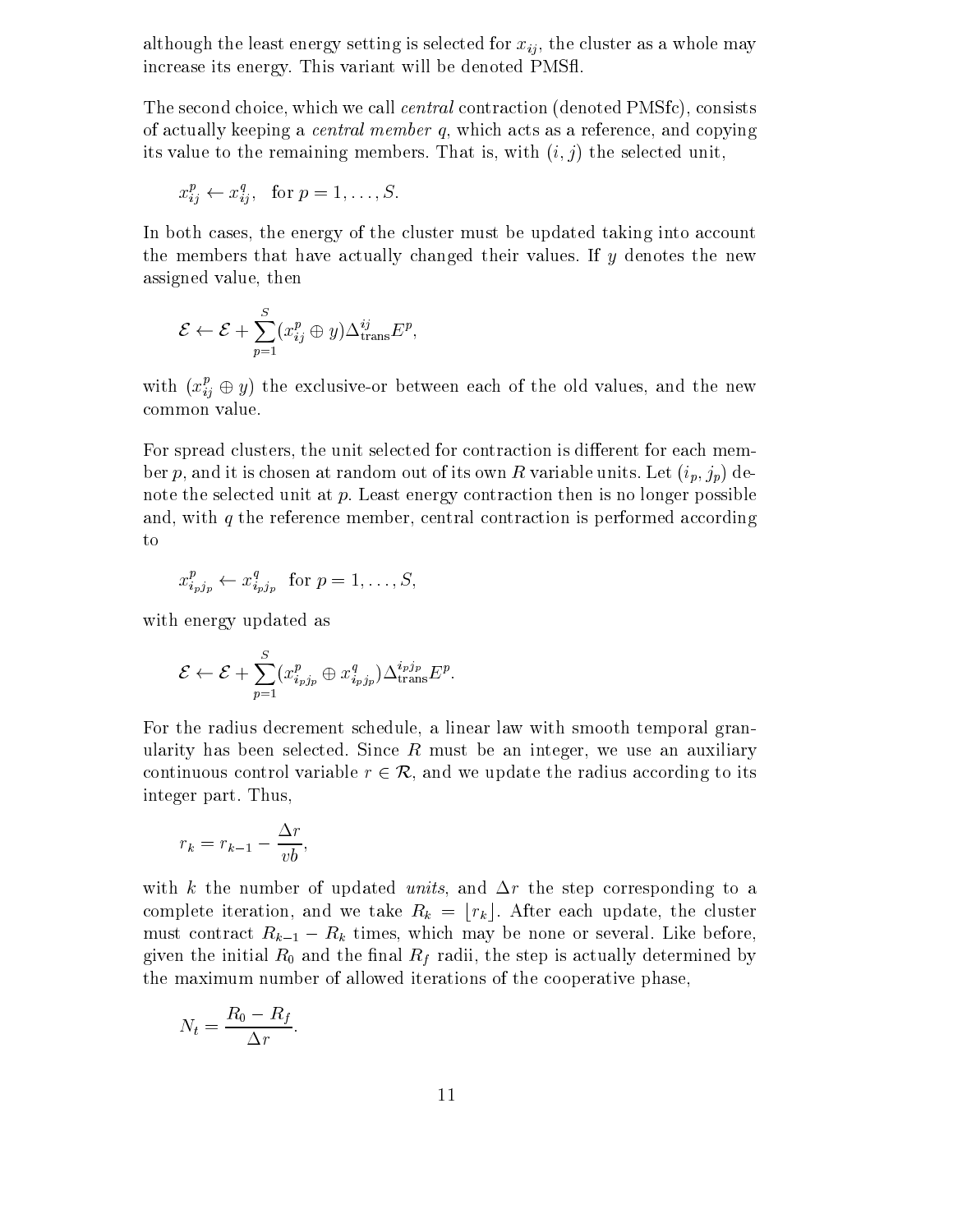Parallel Mean Search is thus presented in three variants PMSfl, PMSfc and PMSs, and it is parametric on  $PMS(S, R_0, R_f, N_t)$ . Its control variables are N,  $r$  and  $R$ . In the case of Parallel Mean Search, the local search basic procedure is executed by each cluster member in parallel, and cluster energy operations involve some (although little) communication.

### Experiments and Results

This section describes the experimental comparison of the proposed search al*gorithms* (functions plus strategies) as applied to the *problem* of block design generation In terms of experimental analysis the experimental search space is defined by the three main experimental *factors*: problem, function and strategy Each particular set of admissible design parameters constitutes a level of the problem factor, yielding infinitely many problem instances. Function levels are defined by the composition coefficients (again, infinite choices). Finally, strategies are organized as subfactors (namely DH, SA, and the three variants of PMS), with their corresponding levels defined by their (infinitely many) parameter settings.

Considering all this, an exhaustive analysis is obviously intractable, and the experimentation is planned in *three stages*: A training stage, for function selection and parameter tuning A comparison stage between the proposed strate gies, and a third stage, where the best performing algorithm in the previous stage is applied to problems of increasing size

### $\lambda$ .1 Definition of the Response Variable of an Experiment

The expected number of runs to the first solution is a measure of the efficacy of a search algorithm (or, reciprocally, of the  $diffically$  of a problem). But it does not take into account the resources invested by different algorithms. Thus, for an objective comparison, the expected cost to the first solution must be used, as a measure of the *efficiency* of the search. In this work, since all three strategies are based in local search the computational complexity of an iter ation is the same for all of them (the quadruple term of the local increments dominates, yielding  $O(v^+v^-)$  [0]). Thus, in order to avoid implementation issues, computational cost can be compared in terms of the number of invested *iterations*. Deciding the outcome of the search needs no further computation, since BIBDs are identified by their optimal energy value (notice that, since isomorphism is not considered, any solution is as good as another).

For a given experimental case (a particular problem, function and strategy),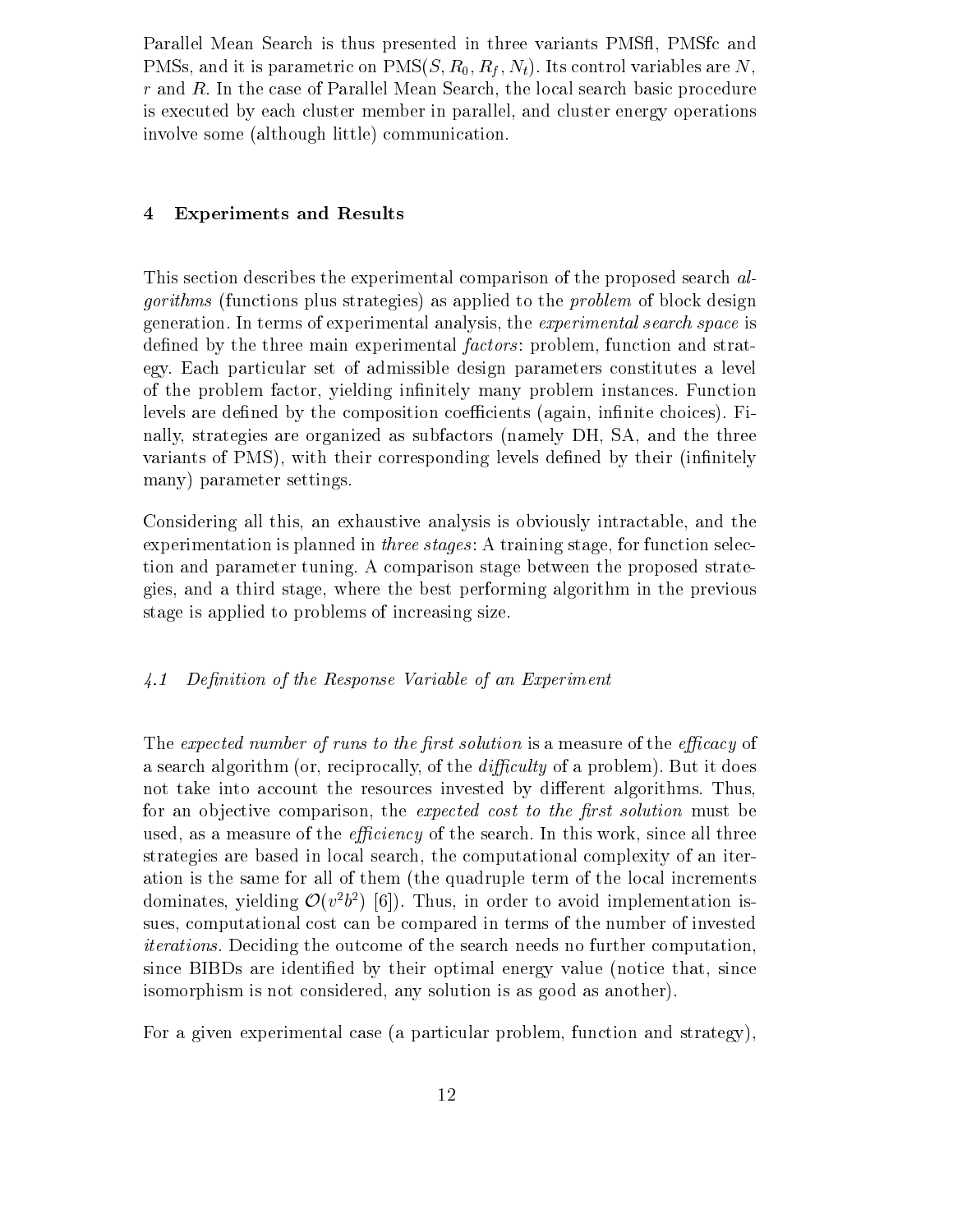the *elementary experiment* is defined as a single run or *descent* of the algorithm with outcome and computational property and computational computations of the computational computational  $cost$  c (in iterations). Since (at least) the choice of the initial state is random,  $x$  is a Bernoully variable, with success probability p and failure probability q - p and c is a random variable of unknown distribution with expected variable  $\mathbb{R}^n$ value  $E(c)$  and variance  $Var(c)$ .

Next, we define a *sequential experiment* as the replication of the elementary experiment until the first solution is found. Since replications are independent from each other

 $y \equiv \{$  Number of descents to the first solution  $\}$ 

is a geometric random variable with parameter  $p$  and

$$
E(\mathbf{y}) = 1/p
$$
  
 
$$
Var(\mathbf{y}) = q/p^2.
$$

Thus, **y** is a direct measure of the *efficacy* of the search.

In order to take cost into account, we define

 $z \equiv \{$  Computational cost to the first solution  $\},$ 

which, with  $c_j$  the cost of descent j, can be expressed as

$$
\mathbf{z} = \sum_{j=1}^{\mathbf{y}} \mathbf{c}_j.
$$

This variable, thus, is a direct measure of the *efficiency* of the search.

The actual cost c of a descent (as was verified experimentally) depends on the corresponding outcomes control the comment of the successful the successful the successful the successful the s descents, and  $\mathbf{d} \equiv \mathbf{c}|_{x=0}$  the cost of the unsuccessful ones. Although the  $\mathbf{c}_j$ 's above are independent from each other, they are *not* independent from  $\bf{y}$  (only the *last* descent is successful). Then, under these assumptions, the expected value and variance of z can be written as

$$
E(\mathbf{z}) = (E(\mathbf{y}) - 1)E(\mathbf{d}) + E(\mathbf{b})
$$
  
 
$$
Var(\mathbf{z}) = Var(\mathbf{y})E^{2}(\mathbf{d}) + (E(\mathbf{y}) - 1)Var(\mathbf{d}) + Var(\mathbf{b}).
$$

Finally, we define a *parallel experiment* as the simultaneous execution of N elementary experiments. Since the  $N$  descents of the algorithm are now performed at the same time, although the outcome and cost of each elementary experiment are available, it is not possible to tell *how many* of the unsuccessful outcomes are associated with each of the successful ones In other words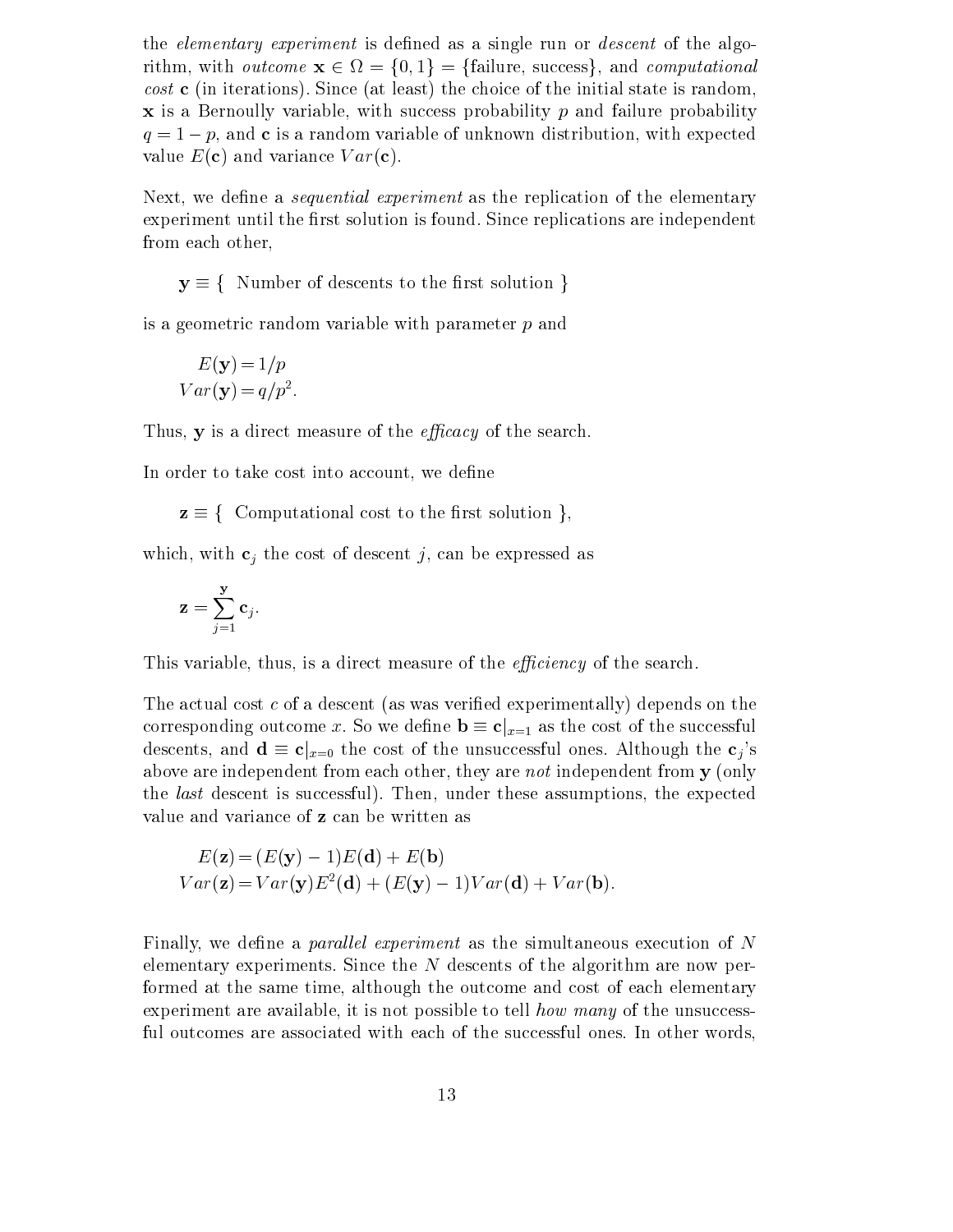the random variables  $y$  and  $z$  are not directly observable. In this context, the random variable

 $X \equiv \{$  Number of successes in N descents  $\},$ 

which may be expressed as

$$
\mathbf{X} = \sum_{i=1}^N \mathbf{x}_i,
$$

is binomial with

$$
E(\mathbf{X}) = Np
$$
  
 
$$
Var(\mathbf{X}) = Npq.
$$

The best estimator of the success probability  $p$  is, therefore,

$$
\hat{\mathbf{p}} = \frac{\mathbf{X}}{N},
$$

with expected value  $E(\hat{\mathbf{p}}) = p$  and variance  $Var(\hat{\mathbf{p}}) = pq/N$ . The statistics of **y** can then be *estimated* by the estimates of its parameters as

$$
\overline{E}(\mathbf{y}) = 1/\hat{p}
$$
  

$$
\widehat{Var}(\mathbf{y}) = \hat{q}/\hat{p}^2,
$$

with  $\eta$  , and the statistics of  $\alpha$  are estimated by an order the statistics of  $\eta$ 

$$
\hat{E}(\mathbf{z}) = \left(\frac{1}{\hat{p}} - 1\right)(\overline{d}) + (\overline{b})
$$
\n
$$
\widehat{Var}(\mathbf{z}) = \frac{\hat{q}}{\hat{p}^2}(\overline{d})^2 + \left(\frac{1}{\hat{p}} - 1\right)(s_{\mathbf{d}}^2) + (s_{\mathbf{b}}^2),
$$
\n(4)

with  $\sigma$  and  $S_{\bf b}^-$  the sample mean and variance of the  $X$  successful descents, and  $a$  and  $S_{\bf d}$  the sample mean and variance of the  $N - \Lambda$  unsuccessful ones.

With  $C = \sum_{i=1}^{n} c_i$  the total cost of the parallel experiment, equation (4) is equivalent to  $E(\mathbf{z}) = \frac{1}{X}$ . Then, the random variable

$$
\mathbf{w} = \frac{\mathbf{C}}{\mathbf{X}}
$$

verifies that, for  $N \to \infty$ ,

$$
E(\mathbf{w}) \to E(\mathbf{z}),
$$

and it is therefore an asymptotically consistent *estimator* of  $E(\mathbf{z})$ . Since  $E(\mathbf{z})$ is the desired measure of efficiency, we define  $\bf{w}$  as the response variable of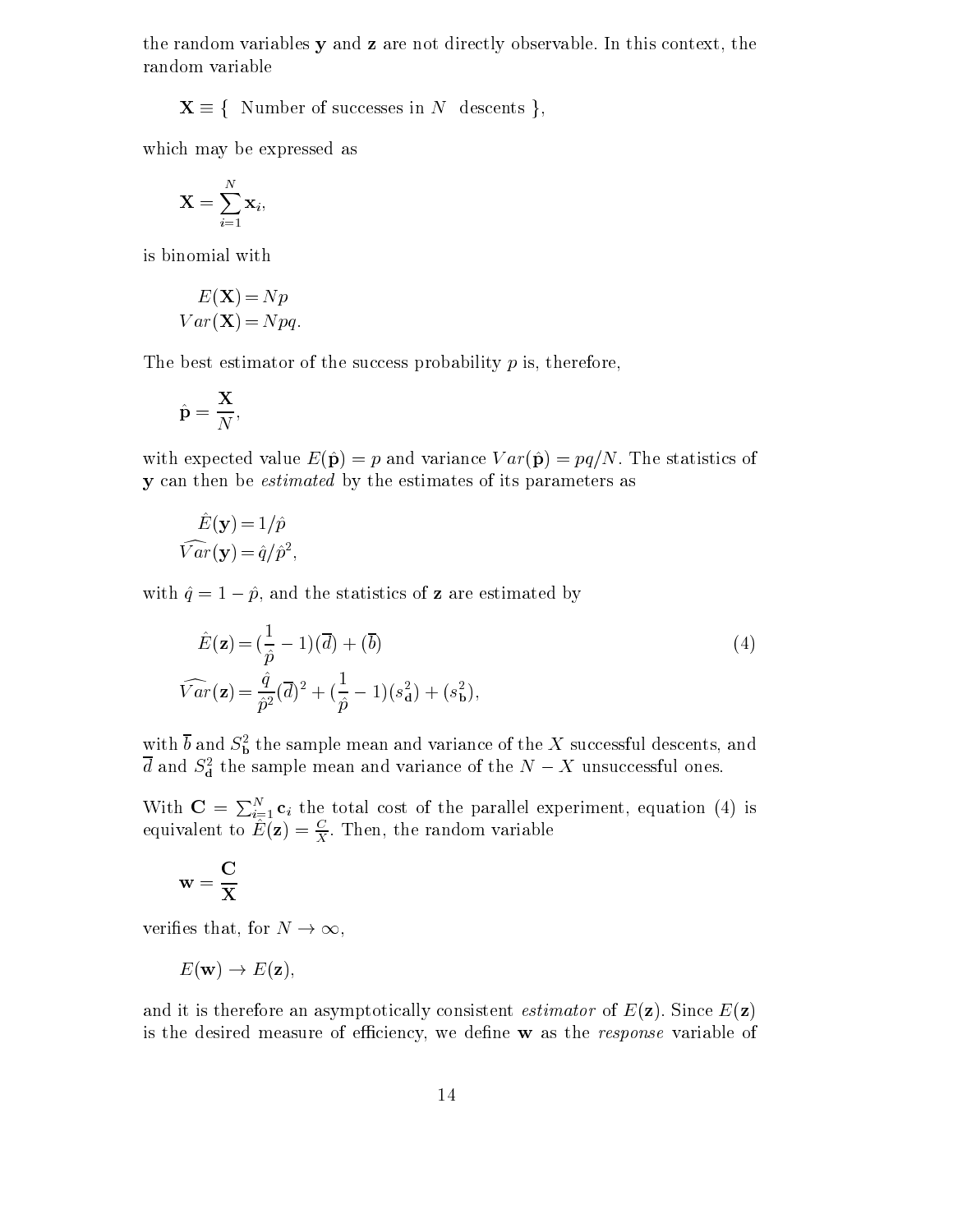the parallel experiment. Its variance  $Var(\mathbf{w})$  determines the precision of the estimate, and it will be evaluated experimentally.

A pathological case of the parallel experiment occurs when none of the N descents is succesful (i.e., when  $X = 0$ ). This circumstance is termed hereafter a *nil* result and it prevents the computation of  $w$ .

All experiments in this work have been performed on a Connection Machine  $CM-200$  [7], with 2048 bit serial processors (which fit well the binary state variables), and simulations have been arranged so that each processor performs a single descent of the algorithm. Thus, in all, each execution corresponds to a parallel experiment with  $N = 2048$  descents.

The above experimental measures also apply to Parallel Mean Search if the elementary experiment is defined as a descent of the whole *cluster*  $(S \text{ non-}$ independent member descents). The descent is defined to be successful if any of the cluster members finds a solution, and the cost of the descent is the sum of the costs of the cluster members. In that way, the expected cost to the first solution effectively takes into account all the invested resources. For comparison purposes parallel experiments with PMS where performed with  $N = 2048$  independent clusters.

#### $4.2$ First Stage: Training

In a set of preliminary experiments - the response variable w was found to be an accurate enough estimator of  $E(\mathbf{z})$ , but it had the following drawbacks: it sometimes had a non-normal distribution, it had different variances on different cases and, as mentioned, it could not quantitatively deal with *nil* results. Therefore, objective comparison methods such as ANOVA [23] could not be used. In the following, several replications of the *parallel* experiment were taken for each experimental case in order to measure the *mean* and *deviation* of  $\bf{w}$  in each case, and comparisons were made in terms of the means. For a given comparison, whenever the number of *nil* results was equal, a difference in means was considered to be "significant" when its absolute value was larger than the sum of the corresponding deviations. Otherwise, the setting with less *nil* results was considered to perform better.

The goal of the *training stage* was to reduce the size of the experimental search space. A test problem set was chosen with the  $25$  smallest problems in Appendix A, and a 7-problem *training set* was selected at random among them, and the core for the core for the core for the core for the core for the core for the core for the core for th was selected as the reference cost function, taking further advantage of the fact that it required no coefficient tuning. And DH (again, without parameters) was used as the basic reference strategy that would best represent the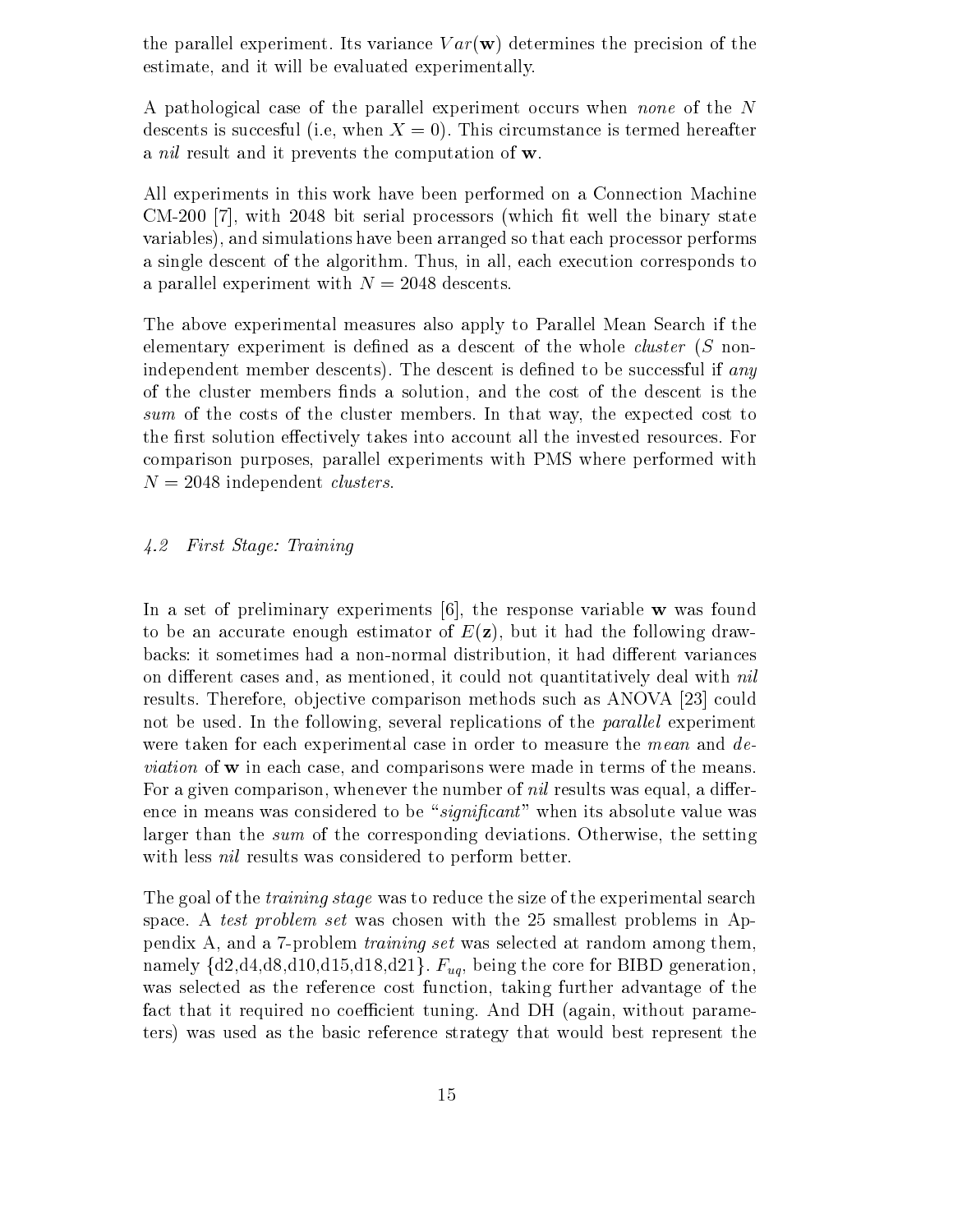inherent properties of the target space

First, using DH over the training problem set, several cost function compositions were compared in an attempt to analyze the effects of each of the distribution measures A strong interaction was observed between cost functions and problems (some functions performed best on particular problems, while other functions performed best on different problems, regardless of which distribution measures were involved the transition of the trying about  $\alpha$  and the complete three completes of the contract of the contract of the contract of the contract of the contract of the contract of the contract of t compositions on each of the 7 problems,  $F_{uq}$  was found to perfom better overall: it was the one that yielded the smallest number of unsolved designs and the largest number of significantly best see -  $\mathbf{A}$ so correspute that we have a comment of the corresponding the specific state of  $\mathcal{S}$  , the first with  $\mathcal{S}$ hereafter  $F_{uth\nu q}$ , which was of particular interest for MBMUD generation [5].

Strategy parameters for SA and PMS were then tuned using  $F_{uq}$  over the training problem set (the choice of  $F_{uq}$  as the reference strategy had by then been reinforced by its good experimental results). For each strategy, experimental optimization was performed on each individual problem, leading to the optimal parameter setting for that problem and the resulting values were then *generalized* (over problems and cost functions) to get a *standard* parameter setting for each strategy

In the case of  $\text{SA}(T_c, \rho, N_t)$ , a compromise temperature range was set to  $\rho = 2$ (a wider range would mean a waste of relaxation effort, whereas a narrower range would make results too critical on the proper tuning of  $T_c$ ) and optimization was perfomed over  $(T_c \pm \Delta T_c, N_t \pm \Delta N_t)$ , until the response at the central point was significantly best. After a case per case optimization, a good generalization criterion was found for  $T_c$  by normalizing temperatures with respect to optimal local increments, and the average optimal value for  $N_t$  was used. The *standard* parameter setting was thus selected to be

$$
SA^{std} \equiv SA(0.110\Delta^{0}F^{*}, 2, 100),
$$

and it let to a small standardization loss

The parameters for  $PMS(S, R_0, R_f, N_t)$  were tuned in a similar way. PMSfl, PMSfc and PMSs were treated independently, and results were best for PMSf in a case per case basis. Therefore the other two variants were discarded. Being a new strategy, no process knowledge was available in the case of PMS, and optimization was more difficult. Four (instead of two) parameters were tuned, and results were often poor (including several occurrences of  $nil$  results), thus yielding larger deviations and making sometimes optimization ineffective. Optimal ranges were wider and imprecise and, for several problems, little sensitivity was found with respect to the radii  $R_0$  and  $R_f$ . Since optimization was based on cost w, the cluster size S and the number of iterations  $N_t$  showed a marked tendency to optimize on small values. Problem d2 was also discarded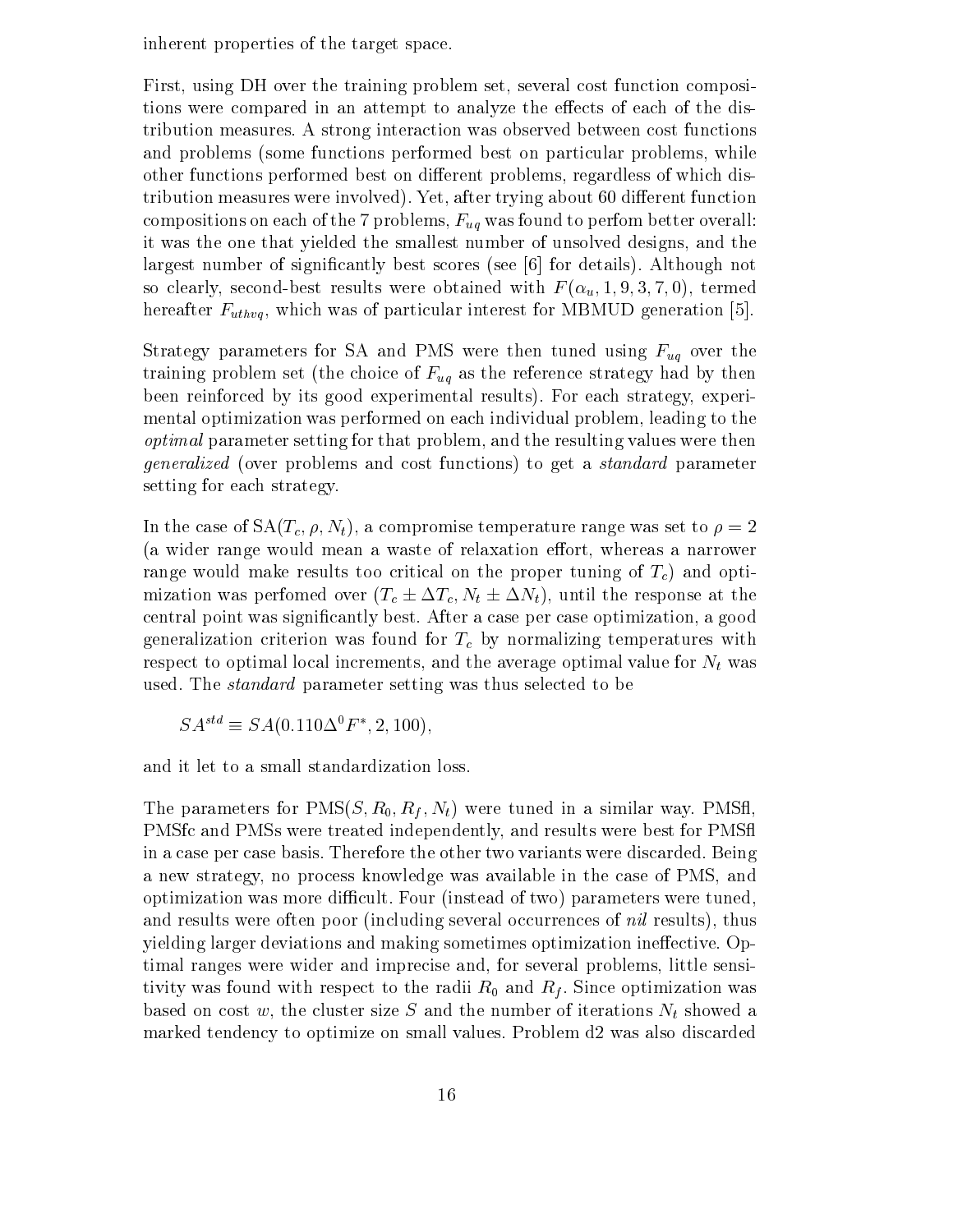from the training set since it optimized on S and Nt 
ie a simple de scent with DH). A good generalization of the optimal parameters could not be found, and the most-often best perfoming setting was chosen as a compromise for the standard PMS parameters

$$
PMS^{std} \equiv PMSfl(2, vb, 4, 15).
$$

Actually, this was *not* the optimal setting for most of the training problems, and the standardization loss was large

Finally, the performance of the selected cost functions and parameters was validated over different experimental settings. The comparison between  $F_{uq}$ and  $F_{uthva}$  was extended to the two remaining strategies (using their standard parameters) and over the whole problem set. Although interaction was still present,  $F_{uq}$  consistenly performed best for each strategy, and therefore  $F_{uq}$ was selected for the comparison stage described in the next section. In the case of SA, the optimality of the standard parameters could also be verified over the whole test problem set, both for  $F_{uq}$  and  $F_{uth vq}$ . The standard parameters for PMS needed no further checking, since they were already known to be non-optimal.

#### $\lambda$ .3 Second Stage: Comparisons

During the comparison stage, the three standardized strategies DH,  $SA^{std}$  and  $PMS<sup>std</sup>$  were compared over the test problem set using the best performing cost function  $F_{uq}$ . Results are shown in Table 2.

Except for problem  $d2$ , SA performed best in a case per case basis, and could solve the largest number of problems (all but  $d22$ ). The comparison between DH and PMS is also particularly interesting, because it shows how the cooperative search effectively improved the results of independent Down-Hill search. In terms of the number of solved problems PMS, with only 3 cases  $\mathbf d$  and d and d was clearly superior to DH which failed on DH which failed on  $\mathbf d$ occasions <del>a</del> di on the score was the score was to significant was to significant was to significant was t differences *against* PMS. Even tough PMS greatly improved efficacy, its efficiency was strongly penalized by its much larger descent cost Yet as shown in the previous section, PMS was actually handicapped by the standardization process and might potentially yield much better performance if a better gen eralization could be found for its parameters This assertion is supported by the results in Table 3, where both SA and PMS were run using their respective case-by-case optimal settings. Although SA is still best, PMS manages to get a star on the score and the star dependence of the score over the score over the star over the score over the problems solved by both notes that the dierence on dierence on die and the distribution of  $\mathcal{L}_1$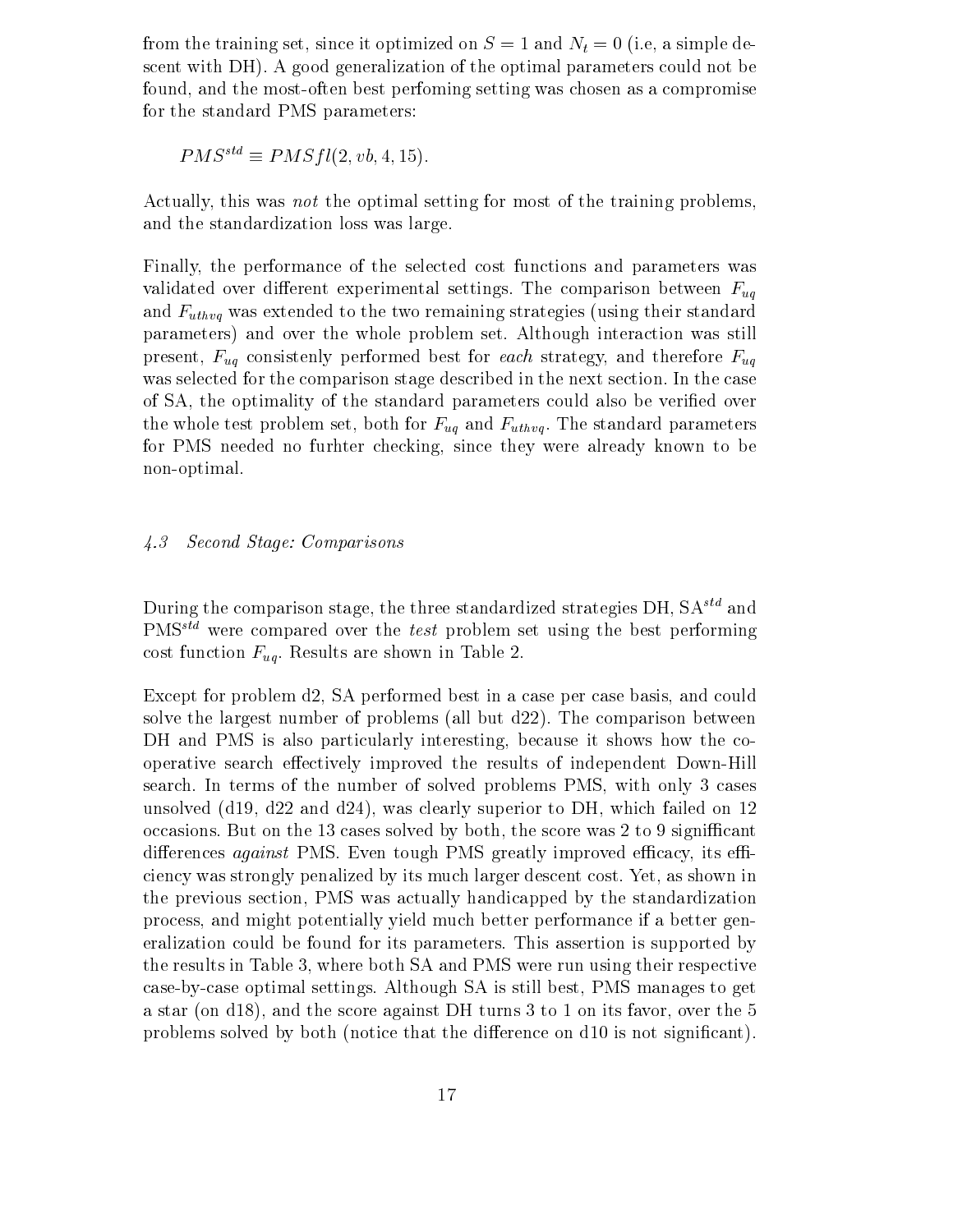### Table 2

Response w for the three standard strategies with  $F_{uq}$  over the 7 problems in the training set -above and the remaining problems in the test set -below Entries show means and deviations -within parenthesis over replications of the parallel experiment. For each problem, the entries signaled  $" \star"$  show significantly best marks and the second best marks when any of the replication of the replications is the replications of the replications is the replication of the replications is the replication of the replication of the replications of th a nil result it is excluded from the mean, and the number in square brackets shows the actual number of replications averaged. Hyphens signal unsolved problems.

|                | DH                 |         | ${\rm SA}$           |           | <b>PMS</b>          |           |  |  |
|----------------|--------------------|---------|----------------------|-----------|---------------------|-----------|--|--|
| $\mathrm{d}2$  | $\star$ 7.3        | (0.1)   | $\circ\,$ 7.9 $\,$   | (0.2)     | 41.3                | (0.5)     |  |  |
| $\mathrm{d}4$  | 926.6              | (402.6) | $*80.0$              | (1.7)     | $\circ$ 407.8       | (41.7)    |  |  |
| $\mathrm{d}8$  | $\sim$ $-$         |         | $\star$ 61.9         | (1.4)     | $\circ$ 3641.9      | (1374.4)  |  |  |
| d10            | $\circ$ 1095.5     | (184.9) | $\star$ 572.4        | (37.5)    | 3497.4              | (472.7)   |  |  |
| d15            | 164.8              | (24.4)  | $\star$ 41.1         | (0.2)     | 193.0               | (4.8)     |  |  |
| d18            | $\sim$ $\sim$      |         | $\star$ 1906.8       | (175.0)   | $\,\circ\,2988.4$   | (848.1)   |  |  |
| d21            | [1] 6443.5         |         | $\star$ 421.9        | (32.6)    | $\circ$ [4] 43322.6 | (21372.5) |  |  |
| d1             | $\circ$ 13.2       | (0.4)   | $\star$ 7.3          | (0.1)     | 40.5                | (0.7)     |  |  |
| $\mathrm{d}3$  | $\circ$ 16.3       | (0.6)   | $\star$ 13.0         | (0.1)     | $59.8\,$            | (0.4)     |  |  |
| $\mathrm{d}5$  | o $149.4$          | (16.5)  | $\star$ 112.3        | (5.6)     | 482.2               | (38.2)    |  |  |
| $\mathrm{d}6$  |                    |         | $\star$ 122.1        | (1.6)     | $\circ$ 737.2       | (42.2)    |  |  |
| $\mathrm{d}7$  | $\circ$ 215.5      | (12.7)  | $\star$ 48.2         | (0.6)     | 502.5               | (43.6)    |  |  |
| $\mathrm{d}9$  | $\circ 765.1$      | (137.8) | $\star$ 233.9        | (7.1)     | 2424.9              | (403.5)   |  |  |
| d11            | $\circ$ 71.2       | (5.6)   | $\star$ 22.9         | (0.4)     | 95.8                | (2.6)     |  |  |
| d12            | $\circ$ [3] 9328.0 | (93.8)  | $\star$ 29441.2      | (5128.6)  | $[1]$ 70806.0       |           |  |  |
| d13            |                    |         | $* 453.7$            | (21.7)    | $\,\circ\,1630.3$   | (183.0)   |  |  |
| d14            |                    |         | $\star$ 596.0        | (13.5)    | $\circ\ 9078.2$     | (5200.2)  |  |  |
| d16            |                    |         | $\star$ 9381.1       | (1507.9)  | $\circ$ [1] 34308.0 |           |  |  |
| d17            |                    |         | $\star$ 3894.1       | (512.9)   | $\circ$ [1] 73872.0 |           |  |  |
| d19            |                    |         | $\star$ [1] 206995.0 |           |                     |           |  |  |
| d20            |                    |         | $\star$ 840.3        | (34.9)    | $\circ$ 25615.7     | (8779.6)  |  |  |
| $\mathrm{d}22$ |                    |         |                      |           |                     |           |  |  |
| d23            |                    |         | $\star$ 3550.3       | (372.2)   | o $\,42187.6$       | (24720.7) |  |  |
| $\mathrm{d}24$ |                    |         | $\star$ 35200.7      | (21245.0) |                     |           |  |  |
| d25            | $892.3\,$          | (418.6) | $\star$ 79.9         | (2.1)     | $443.5\,$           | (32.8)    |  |  |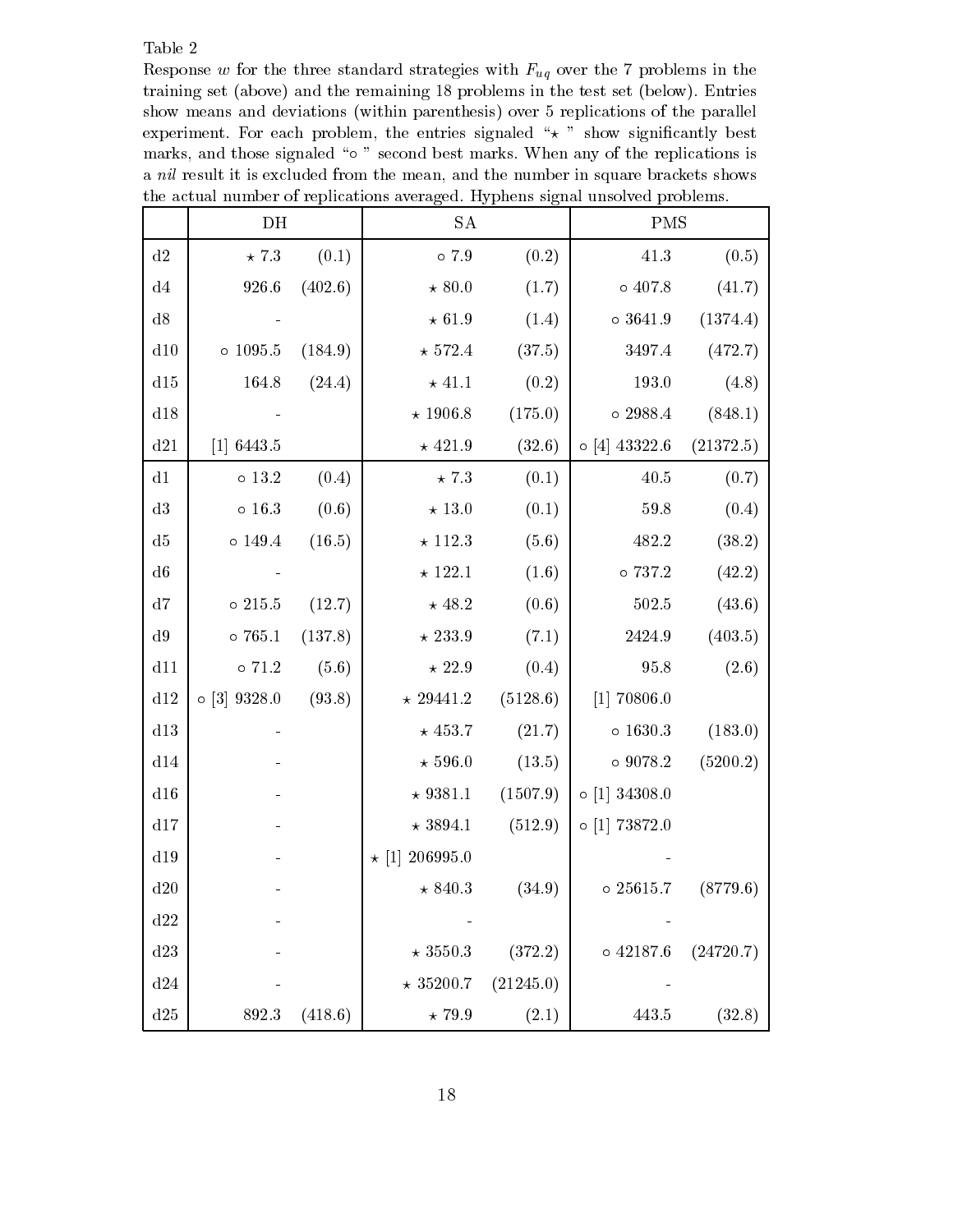Table

Comparison between the three strategies using *optimal* parameters, using  $F_{uq}$  over the training problem set (it replications). The optimization for drop and with PMSS in the optimal  $\sim$ reduced to DH and it is thus excluded

|     | DH          |          | <b>SA</b>      |        | <b>PMS</b>           |           |  |
|-----|-------------|----------|----------------|--------|----------------------|-----------|--|
| d2  | $\star$ 7.2 | (0.1)    | $\circ$ 7.6    | (0.2)  |                      |           |  |
| d4  | 837.4       | (254.9)  | $\star$ 79.0   | (2.2)  | $\circ$ 163.8        | (18.4)    |  |
| d8  |             |          | $\star$ 59.4   | (0.9)  | $\circ$ 1793.6       | (266.0)   |  |
| d10 | 1241.9      | (318.4)  | $\star$ 644.6  | (52.0) | 1496.2               | (268.3)   |  |
| d15 | 162.4       | (24.4)   | $\star$ 39.5   | (1.0)  | $\circ$ 57.3         | (4.0)     |  |
| d18 |             |          | $\circ$ 1345.9 | (63.0) | $\star$ 646.6        | (40.5)    |  |
| d21 | 11094.8     | (3155.9) | $* 345.7$      | (9.6)  | $\circ$ [10] 30373.6 | (13519.1) |  |

Results were then analyzed as a function of problem size, both in terms of emicacy y and emitiency **z**. For the former, the estimated expected value  $E(y)$ varied considerably with problems and strategies and the estimated deviations followed closely the expected values (as would be expected from a geometric distribution with a relatively low success probability). The precision of the estimates improved when the expected values were small The evolution of the example with problem size is shown in Figure ,  $\alpha$  ,  $\alpha$  is shown in Figure . estimator (the estimated frequency of success  $\hat{p}$ ) is used for the sake of clarity. Comparing the three strategies, the qualitative shape of the curves is quite similar, showing that, although interaction is important, the difficulty of each individual problem has an intrinsic component Although the evolution of the figure is erratic (the dependence on vb is not direct), the general tendency is quite clear: larger problems are more difficult. The superiority of SA is evident from the figure and, although the margin is not so wide, PMS outperforms DH in every case.

The cost  $z$  to the first solution is the main result of the analysis, and it measures the *efficiency* of the search. Deviations follow again expected values, and precision improves with good results Since single descent cost deviations are small, the statistical behavior of  $z$  is dominated by the distribution of  $\mathbf{y}$ . The evolution of  $E(\mathbf{z})$  with problem size (Figure 1 b)) is again shown in the inverse and its interpreted as the interpreted as  $\alpha$  roughly be interpreted as the interpreted as the number of solutions that within  $\mathcal{L}_{\mathcal{A}}$  and within  $\mathcal{L}_{\mathcal{A}}$  and  $\mathcal{L}_{\mathcal{A}}$ qualitative evolution of efficiency curves is similar for the three strategies but, now, the relative descent costs alter the relative scores among the strategies: DH shortens the distance to SA, and it outperforms PMS on all problems solved by both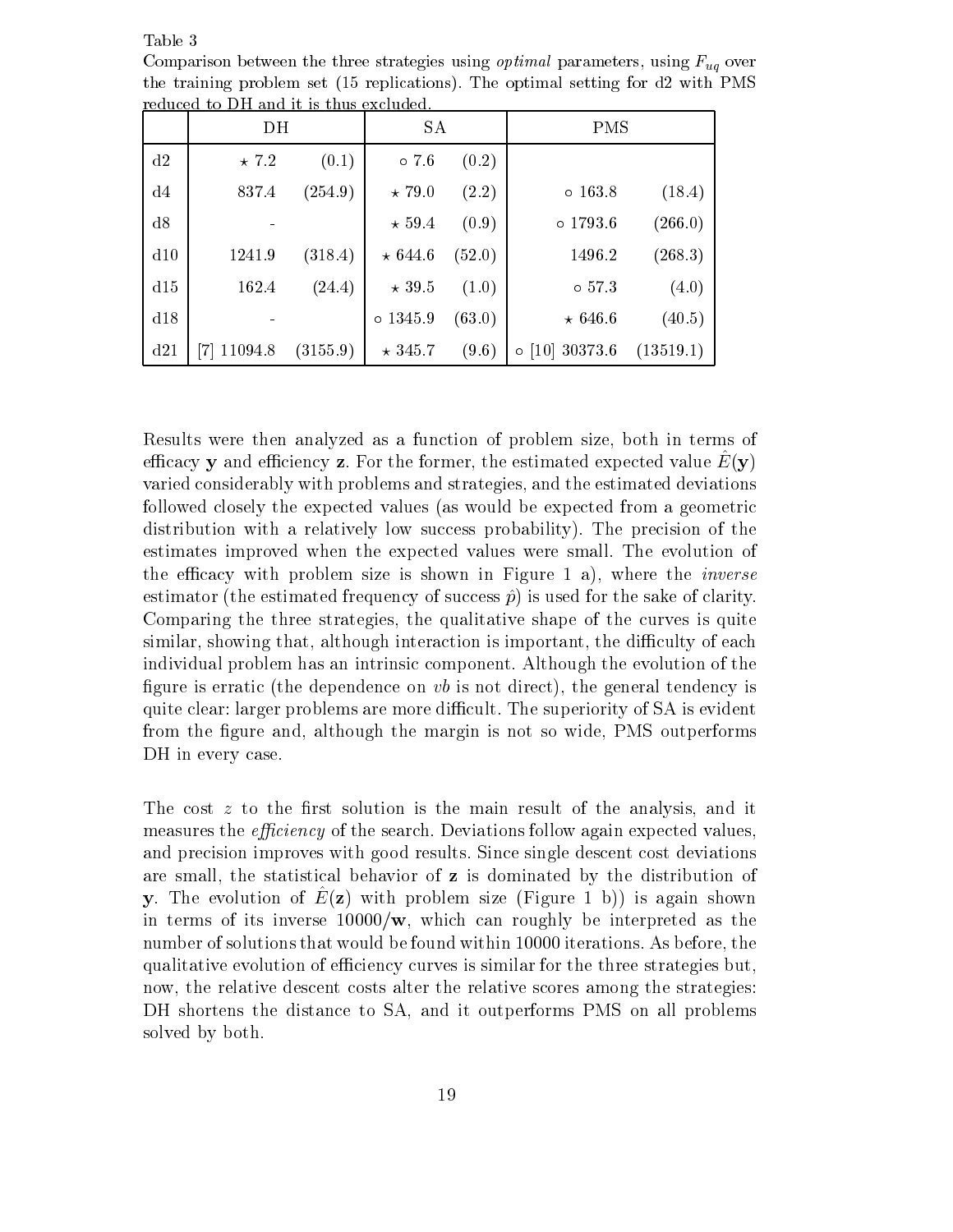

Fig. 1. For each of the standard strategies, with  $F_{uq}$ , a) probability of success  $p = \frac{1}{L} \sum_{i=1}^{L} \sum_{j=1}^{L} \sum_{j=1}^{L} \sum_{j=1}^{L} \sum_{j=1}^{L} \sum_{j=1}^{L} \sum_{j=1}^{L} \sum_{j=1}^{L} \sum_{j=1}^{L} \sum_{j=1}^{L} \sum_{j=1}^{L} \sum_{j=1}^{L} \sum_{j=1}^{L} \sum_{j=1}^{L} \sum_{j=1}^{L} \sum_{j=1}^{L} \sum_{j=1}^{L} \sum_{j=1}^{L} \sum_{j=1}^{L} \sum_{j=1}^{L} \sum_{j=1}^{L} \$ as a function of problem size  $vb$ .

#### $4.4$ Third Stage: Problems of Growing Size

The last group of experiments were performed using the best algorithm of the previous stage  $(F_{uq}$  with  $SA^{std}$ ). First, the search was applied to problems up to ve a cod in Appendix A excluding d and d which are known and d which are known and discussed and a contract of not to exist), and the estimated expected costs, after a single replication, are listed in Table Out of 
problems were unsolved and the remaining show very high cost values

Finally the remaining problems with vb up to d to d in as personal as a construction of the decomposition of the construction of the construction of the construction o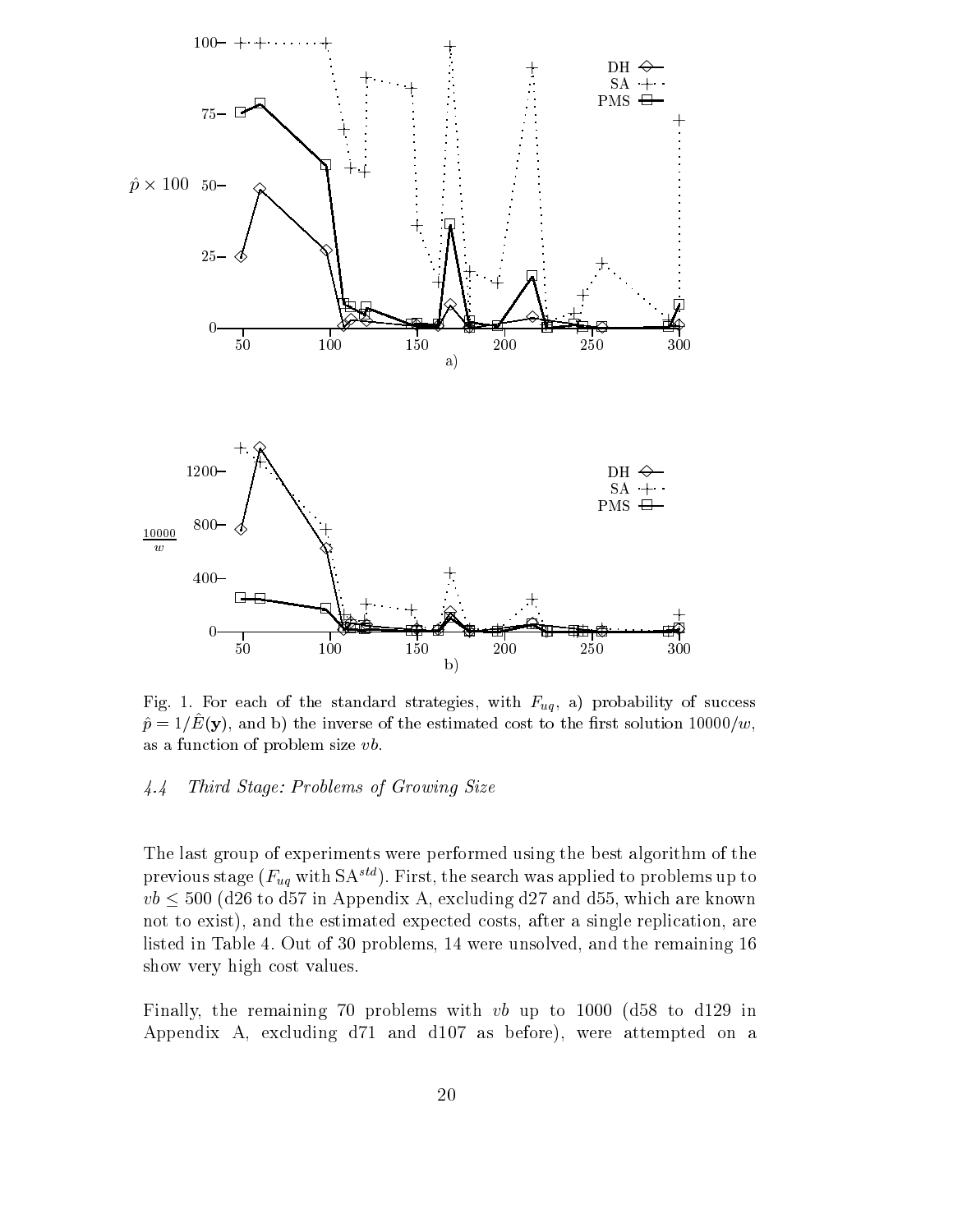|     |         |                       |                |         | $\alpha$ and $\alpha$ and $\alpha$ are comparison stage, $\alpha$ $yq$ with $\beta$ . |  |
|-----|---------|-----------------------|----------------|---------|---------------------------------------------------------------------------------------|--|
|     | $_{vb}$ | $\hat{E}(\mathbf{z})$ |                | $_{vb}$ | $\hat{E}(\mathbf{z})$                                                                 |  |
| d26 | 300     | 8213.8                | $\mathrm{d}42$ | 392     | 25814.4                                                                               |  |
| d28 | 320     | 7907.0                | d43            | 396     | 206975.0                                                                              |  |
| d29 | 324     | 451.4                 | d44            | 420     | 34409.3                                                                               |  |
| d30 | 324     | 206807.0              | d45            | 432     | 68942.3                                                                               |  |
| d31 | 336     |                       | d46            | 441     | 85.5                                                                                  |  |
| d32 | 338     | 69080.7               | d47            | 441     | 206799.0                                                                              |  |
| d33 | 338     |                       | d48            | 448     | 68902.0                                                                               |  |
| d34 | 338     | 1923.8                | d49            | 448     |                                                                                       |  |
| d35 | 343     | 10291.8               | d50            | 450     |                                                                                       |  |
| d36 | 360     |                       | d51            | 450     |                                                                                       |  |
| d37 | 360     | 17170.2               | ${\rm d}52$    | 480     |                                                                                       |  |
| d38 | 361     |                       | d53            | 480     | 206783.0                                                                              |  |
| d39 | 363     |                       | d54            | 484     |                                                                                       |  |
| d40 | 364     |                       | d56            | 486     |                                                                                       |  |
| d41 | 384     |                       | d57            | 490     |                                                                                       |  |

Table

Estimated cost to the first solution for problems of size up to  $vb = 500$ , with the best algorithm of the comparison stage,  $F_{ua}$  with  $SA^{++}$  (1 replication).

solved/unsolved basis only. As listed in Table  $5$ , only  $8$  problems could be solved the largest being distribution of the largest being distribution of the largest  $\mathbf{A}$ two largest solved problems d and d are the only ones in their group that are known to have exactly one non-isomorphic solution (see Appendix  $A)$ .

From these results although no regular behaviour can be found with respect to problem size, it is again made clear that larger problems are really much more dicult as expected from an NP problem Notice as discussed in Section that problems as large as these (like the unsettled d94 testifies) are already too large for exhaustive exploration

### Conclusions

In this work the application of optimizing neural networks to the generation of block designs has been studied, leading to a theoretical characterization of the suitable cost functions followed by an experimental comparison be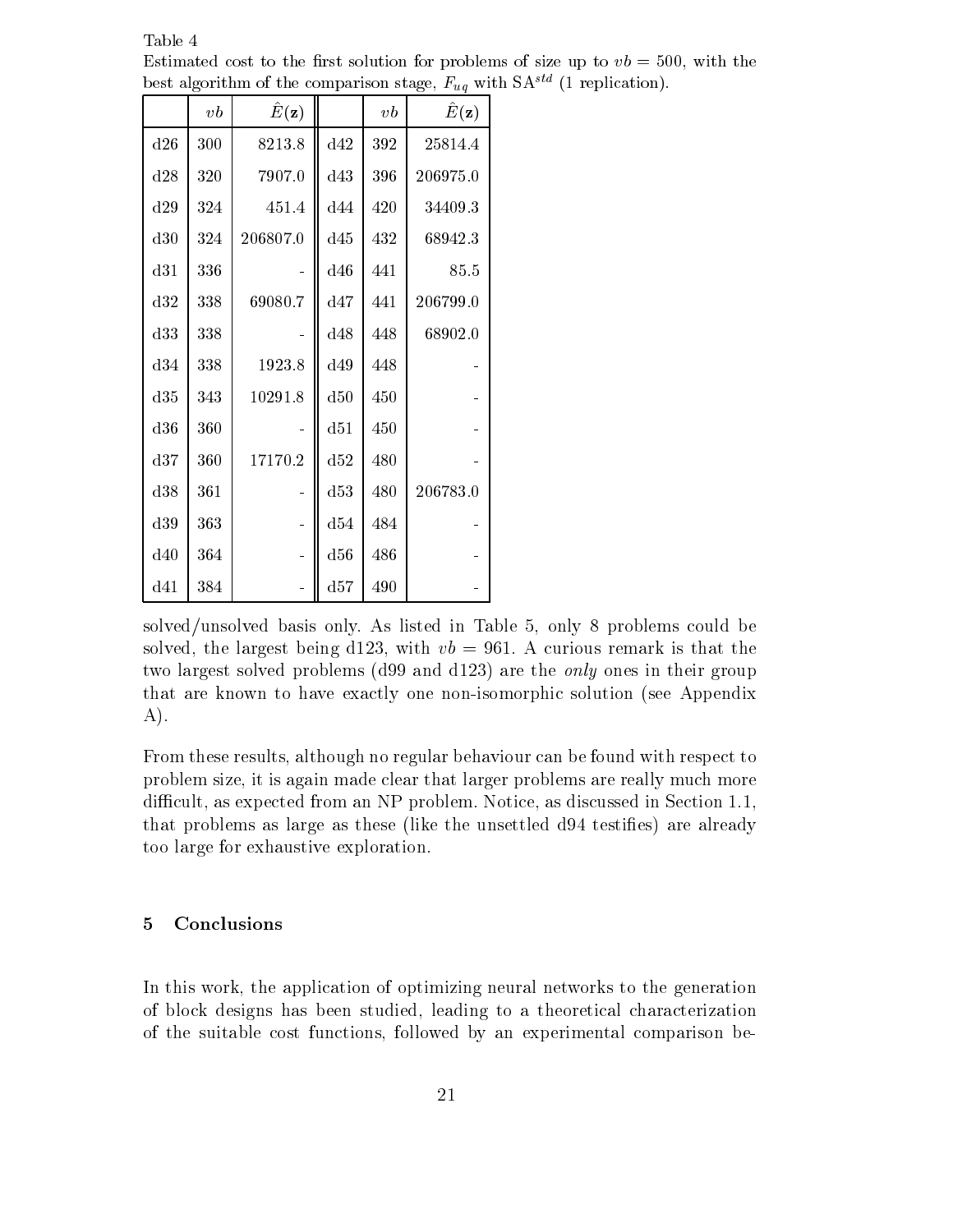|                | $\upsilon b$ | Solved? |                  | $\upsilon b$ | Solved? |                  | $\boldsymbol{v} \boldsymbol{b}$ | Solved? |
|----------------|--------------|---------|------------------|--------------|---------|------------------|---------------------------------|---------|
| d58            | 507          |         | $\mathrm{d}83$   | 640          |         | ${\rm d}108$     | 845                             |         |
| d59            | 507          |         | d84              | 640          |         | d109             | 847                             |         |
| d60            | $5\sqrt{12}$ |         | ${\rm d}85$      | 648          |         | d110             | 864                             |         |
| ${\rm d}61$    | 525          | yes     | $\rm d86$        | 648          |         | d111             | $882\,$                         |         |
| ${\rm d}62$    | $525\,$      |         | d87              | $675\,$      |         | $\mathrm{d}112$  | 882                             |         |
| ${\rm d}63$    | $528\,$      | yes     | $\rm d88$        | $676\,$      | yes     | $\mathrm{d}113$  | 882                             |         |
| d64            | 528          |         | $\rm d89$        | 676          |         | d114             | 896                             |         |
| d65            | 529          |         | d90              | 676          |         | $\mathrm{d} 115$ | 900                             |         |
| d66            | 539          |         | $\rm{d}91$       | 720          |         | $\text{d} 116$   | 900                             |         |
| d67            | 540          |         | $\rm{d}92$       | 722          |         | d117             | 900                             |         |
| d68            | 540          | yes     | $\rm{d}93$       | 726          |         | d118             | 918                             |         |
| d69            | $560\,$      |         | $\rm{d}94$       | 726          |         | d119             | 924                             |         |
| d70            | $5\,78$      |         | $\rm{d}95$       | 728          |         | ${\rm d}120$     | 945                             |         |
| $\mathrm{d}72$ | 588          | yes     | $\rm{d}96$       | 729          |         | $\mathrm{d}121$  | 960                             |         |
| d73            | 600          |         | $\rm{d}97$       | 735          |         | $\mathrm{d}122$  | 960                             |         |
| d74            | 600          |         | $\rm{d}98$       | 750          |         | $\mathrm{d}123$  | 961                             | yes     |
| d75            | 605          | yes     | d99              | 750          | yes     | d124             | 961                             |         |
| $\rm d76$      | 605          |         | d100             | 756          |         | $\mathrm{d}125$  | 961                             |         |
| d77            | 605          |         | ${\rm d}101$     | 760          |         | $\text{d}126$    | 968                             |         |
| $\rm{d}78$     | $6\sqrt{12}$ |         | ${\rm d}102$     | 768          |         | $\mathrm{d}127$  | 968                             |         |
| d79            | 625          |         | ${\rm d}103$     | 768          |         | ${\rm d}128$     | $\bf{972}$                      |         |
| d80            | 630          |         | d104             | 792          |         | d129             | 1000                            |         |
| $\mathrm{d}81$ | $630\,$      |         | ${\rm d}105$     | $792\,$      |         |                  |                                 |         |
| d82            | 637          |         | ${\rm d} \, 106$ | 810          |         |                  |                                 |         |

Table Solved/unsolved problems with  $vb$  up to  $1000$  entries.

tween networks implementing these functions together with different search strategies

Using the cost to the first solution as the performance measure allowed for an objective comparison in terms of efficiency, and its estimation by means of the response of the parallel experiment (2048 simultaneous runs on a Connection Machine CM-200) was accurate enough, in spite of its statistical drawbacks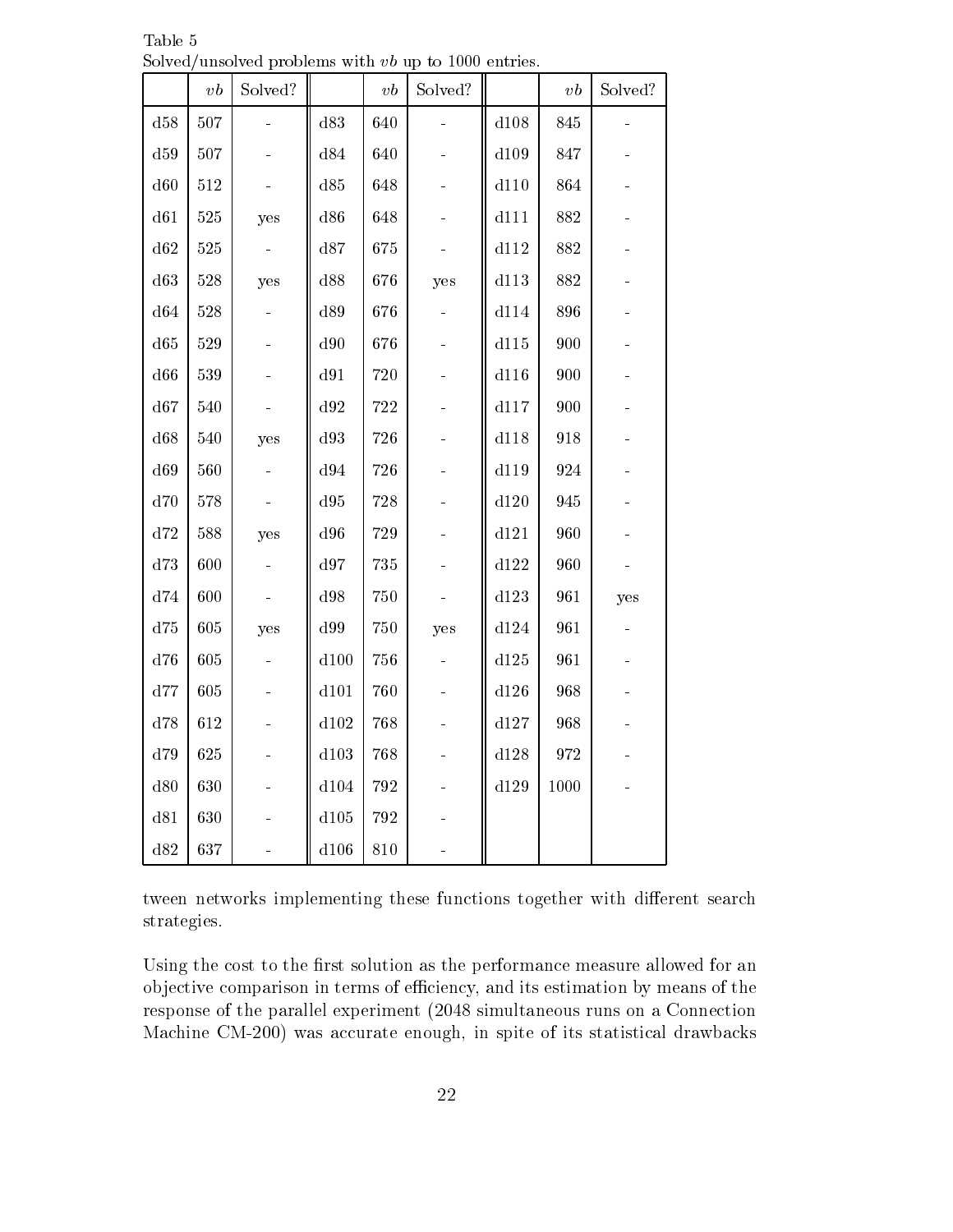(occasional non-normality, unequal variances and  $nil$  results), that prevented the use of standard tests such as ANOVA Problems functions and strategies were the experimental factors that defined an experimental search space with infinitely many levels. Thus, a training stage for function selection and parameter tuning was required, on the basis of the basic strategy (Down-Hill) and the core cost function  $(F_{uq})$ , respectively. A high interaction between the experimental factors was observed and, although some choices were actually validated, a good parameter generalization could not always be found. In all, although results were consistent, experimental conclusions should not be extrapolated lightly

Although individual problems were intrinsically hard or easy the general trend was that larger problems were more difficult. Actually, most of the largest ones remained unsolved. Results could not be compared with other techniques in the literature, because most work in the combinatorics field is devoted to the unsettled cases and no systematic result listings could be found in terms of generation cost

The simplest cost function  $F_{uq}$  performed best for all search strategies, emphasizing the descriptive capabilities of quadruples, and the definition of BIBDs in terms of the measure  $Q$ . Yet, the generalized function definition proposed in this work, in terms of all the distribution measures, allows for different enhancements of the desired design properties. This could prove useful in cases where pseudo-optima with a particular structure might be of interest. The experimental analysis in terms of pseudo-optima (i.e. minimizing the average energy of local minima) is a line for further research.

The best quality of DH was its low descent cost, leading to a fairly good efficiency for the problems that it could solve. Yet, its efficacy was, as expected, the lowest form in the test set of the test set and the test set of the test set  $\mathcal{L}_{\mathcal{A}}$ DH was very useful as a reference, since the other two strategies were based on it

Results with SA were the most efficient on a problem by problem basis, and only one problem (out of 25) remained unsolved. Process knowledge was useful in parameter optimization and standardization, and SA's experimental behavior was "friendly": good performance (leading to small deviations and good precision), few cases of *nil* results, and a very good generalization capacity, that could be validated against other cost functions and problems. Descent cost was effectively minimized, and the use of a smooth temperature schedule proved helpful Using SA most minima were already found by the end of the stochastic phase of the search

Results with PMS were promising  $(22 \text{ out of } 25 \text{ solved problems})$ , showing the benefits of the parallel search, but its high descent cost penalized its efficiency.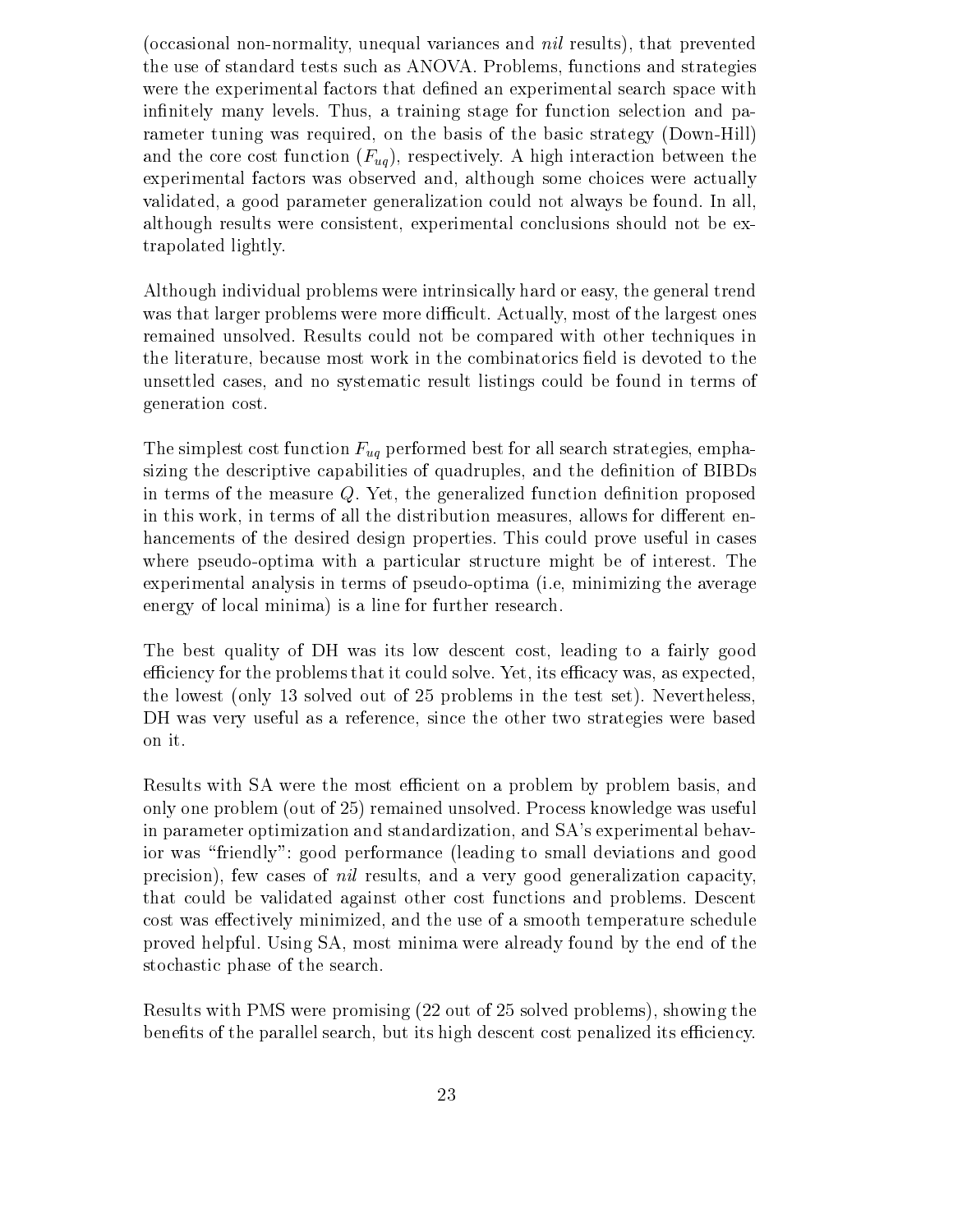Better results might be obtained if only a way could be found of standardising its parameters, but the lack of process knowledge didn't help, and its experimental behaviour was less friendly:  $nil$  results were more frequent, deviations were larger (higher imprecision), and parameter sensitivity was lower. The variant PMSfl proved best. Since parameters were optimized on cost, the very smallest cluster size  $S = 2$  yielded the best results. For PMS, minima didn't appear during the cooperative phase of the search, but formed on the (subsequent) independent down-hill relaxation. Thus, PMS can be interpreted as an effective way of improving the initial state for Down-Hill search. Notice finally that PMS and SA are not mutually exclusive. Since they are both based on the same principle yet they act on different mechanisms, *Parallel Mean An*nealing, the combination of the two, might be another interesting approach for further study

The above comparison was done with general-purpose strategies. Building problem knowledge into the search might lead to better-performing, problemspecific algorithms. A possible approach along this line would be to do some sort of isomorphism reduction in order to reduce search space Analysis of the search space itself (ratio of local/optimal minima, attraction basins, structure of local minima, neighbourhood of optimal solutions, etc.) might provide useful hints for designing better strategies and the characterization of problem hardness and optimal strategy parameters with respect to design parameters would also be interesting. A natural extension of Simulated Annealing is the deterministic Mean Field Annealing strategy Even if no further reduction of the computational cost were obtained, the mean field model might allow for new and different ways to explore the extended continuous search space.

Summarizing, the comparison of algorithms has proven an intrinsically difficult task in itself, and BIBDs have proven a challenging problem for optimizing neural networks to solve. Yet, BIBDs constitute a rich and coherent collection of samples which permit making fine discriminations. Using them as a benchmark to test other optimizing techniques is one of our current research lines and the control of the control of the control of the control of the control of the control of the control of the control of the control of the control of the control of the control of the control of the control of th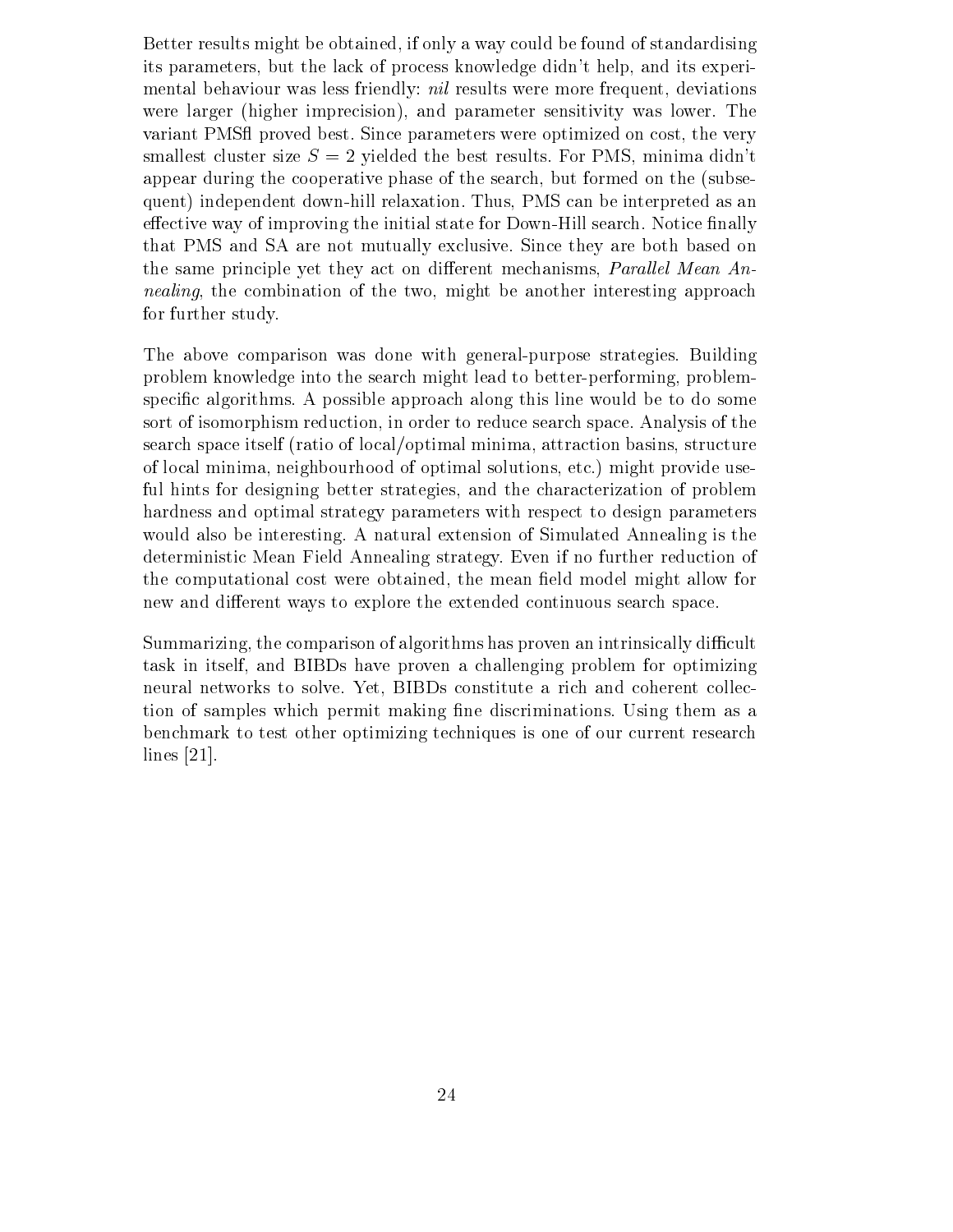## Appendix A Admissible parameter sets for BIBDs

 $\mathbf{P}$  and  $\mathbf{A}$  be used from  $\mathbf{A}$  used from  $\mathbf{A}$  and  $\mathbf{A}$  and  $\mathbf{A}$  and  $\mathbf{A}$  and  $\mathbf{A}$  and  $\mathbf{A}$  and  $\mathbf{A}$  and  $\mathbf{A}$  and  $\mathbf{A}$  and  $\mathbf{A}$  and  $\mathbf{A}$  and  $\mathbf{A}$  and  $\mathbf{A}$  an reordered by size). Problem number  $d_i$ , original numbering  $m_i$ , design parameters v b u and descriptors r k - problem size vand bounds on the bounds on the bounds on the contract on t number  $N_s$  of non-isomorphic solutions  $(N_s = 0, a$  design does not exist;  $N_s = ?$ , unsettled case).

| $d_i$       | $m_i$          | $\upsilon$       | $\boldsymbol{b}$ | $\boldsymbol{u}$ | $\bar{r}$      | $\boldsymbol{k}$ | $\lambda$      | v b     | $\mathcal{N}_s$  |
|-------------|----------------|------------------|------------------|------------------|----------------|------------------|----------------|---------|------------------|
| d1          | m1             | $\overline{7}$   | $\overline{7}$   | 21               | 3              | 3                | $\mathbf{1}$   | 49      | $\mathbf{1}$     |
| d2          | m <sub>4</sub> | 6                | $10\,$           | 30               | $\overline{5}$ | 3                | $\overline{2}$ | 60      | $\mathbf{1}$     |
| d3          | m9             | $\overline{7}$   | $14\,$           | 42               | $\sqrt{6}$     | 3                | $\overline{2}$ | 98      | $\overline{4}$   |
| d4          | m2             | $\boldsymbol{9}$ | $12\,$           | 36               | $\overline{4}$ | 3                | $\mathbf 1$    | 108     | $\mathbf{1}$     |
| d5          | $\rm m15$      | 8                | $14\,$           | 56               | $\overline{7}$ | $\overline{4}$   | 3              | 112     | $\overline{4}$   |
| d6          | m43            | $\,6$            | $20\,$           | 60               | $10\,$         | $\mathfrak{Z}$   | 4              | 120     | $\overline{4}$   |
| d7          | $\rm m7$       | 11               | 11               | $55\,$           | $\overline{5}$ | $\overline{5}$   | $\overline{2}$ | 121     | $\mathbf{1}$     |
| d8          | $\rm m31$      | $\overline{7}$   | $21\,$           | 63               | $\overline{9}$ | $\overline{3}$   | 3              | 147     | 10               |
| d9          | m10            | $10\,$           | 15               | 60               | $\,6$          | $\overline{4}$   | $\overline{2}$ | 150     | $\boldsymbol{3}$ |
| d10         | m24            | $\boldsymbol{9}$ | $18\,$           | $72\,$           | 8              | $\overline{4}$   | 3              | 162     | 11               |
| d11         | $\rm m3$       | $13\,$           | 13               | $52\,$           | $\overline{4}$ | $\overline{4}$   | $\mathbf{1}$   | 169     | $\mathbf{1}$     |
| d12         | m33            | 10               | 18               | 90               | $\overline{9}$ | $\overline{5}$   | $\overline{4}$ | 180     | $21\,$           |
| d13         | m118           | $\sqrt{6}$       | 30               | 90               | 15             | 3                | 6              | 180     | $\sqrt{6}$       |
| d14         | $\rm m67$      | $\!\!7$          | 28               | 84               | $12\,$         | $\overline{3}$   | 4              | 196     | 35               |
| d15         | $\mathrm{m}21$ | 9                | 24               | $72\,$           | $8\,$          | $\overline{3}$   | $\overline{2}$ | 216     | 36               |
| d16         | m101           | 8                | $28\,$           | 112              | 14             | $\overline{4}$   | 6              | 224     | 2224             |
| d17         | $\rm m20$      | $15\,$           | $15\,$           | $10\sqrt{5}$     | $\overline{7}$ | $\overline{7}$   | 3              | 225     | $\overline{5}$   |
| d18         | m236           | $\,6$            | 40               | 120              | $20\,$         | 3                | 8              | 240     | 13               |
| ${\rm d}19$ | $\rm m47$      | 11               | 22               | 110              | $10\,$         | $\overline{5}$   | $\overline{4}$ | 242     | 4393             |
| d20         | m117           | $\overline{7}$   | 35               | 105              | 15             | 3                | $\overline{5}$ | 245     | 108              |
| d21         | $\rm m13$      | 16               | $16\,$           | 96               | $\overline{6}$ | $\overline{6}$   | $\overline{2}$ | $256\,$ | $\overline{3}$   |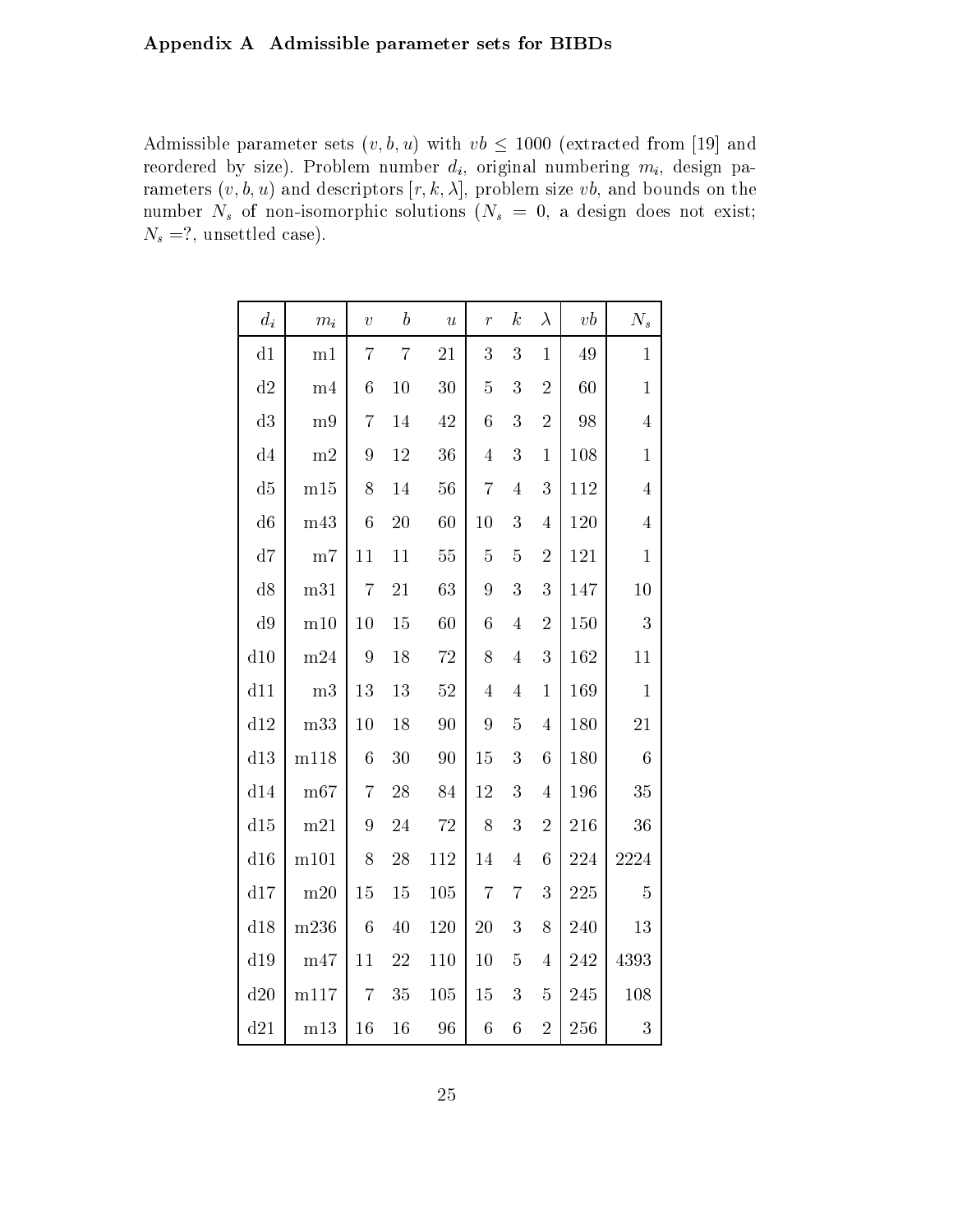| $d_i$          | $m_i$            | $\boldsymbol{v}$ | $\boldsymbol{b}$ | $\boldsymbol{u}$ | $\,r$            | $\boldsymbol{k}$ | $\lambda$        | $_{vb}$ | $\mathcal{N}_s$ |
|----------------|------------------|------------------|------------------|------------------|------------------|------------------|------------------|---------|-----------------|
| d22            | m58              | 12               | $22\,$           | 132              | 11               | 6                | $\overline{5}$   | 264     | 601             |
| d23            | m191             | $\overline{7}$   | 42               | 126              | 18               | 3                | $6\phantom{.0}$  | 294     | 417             |
| d24            | $\rm m71$        | 10               | 30               | 120              | 12               | $\overline{4}$   | 4                | 300     | > 998           |
| d25            | m30              | $10\,$           | 30               | 90               | $\boldsymbol{9}$ | 3                | $\sqrt{2}$       | 300     | 960             |
| d26            | m409             | $6\phantom{.}6$  | 50               | 150              | $25\,$           | 3                | 10               | 300     | 19              |
| $\mathrm{d}27$ | m16              | 15               | 21               | $105\,$          | $\overline{7}$   | $\bf 5$          | $\overline{2}$   | 315     | $\overline{0}$  |
| d28            | m5               | 16               | 20               | 80               | $\overline{5}$   | $\overline{4}$   | $\mathbf{1}$     | 320     | $\mathbf{1}$    |
| d29            | m66              | 9                | 36               | 108              | 12               | $\mathfrak{Z}$   | 3                | 324     | 22521           |
| d30            | m150             | $\boldsymbol{9}$ | 36               | 144              | 16               | $\overline{4}$   | $6\phantom{.0}$  | 324     | $\geq 12$       |
| d31            | m278             | $8\,$            | 42               | 168              | 21               | $\overline{4}$   | 9                | 336     | $\geq 943$      |
| $\mathrm{d}32$ | m23              | 13               | 26               | 104              | $8\,$            | $\overline{4}$   | $\sqrt{2}$       | 338     | $2407\,$        |
| d33            | m77              | 13               | 26               | 156              | 12               | $6\phantom{.}6$  | $\bf 5$          | 338     | >1017           |
| d34            | m8               | 13               | 26               | 78               | $6\phantom{.}6$  | 3                | $\mathbf 1$      | 338     | $\overline{2}$  |
| d35            | m276             | $\overline{7}$   | 49               | 147              | 21               | $\mathfrak{Z}$   | 7                | 343     | $\geq 9$        |
| d36            | m195             | $10\,$           | 36               | 180              | 18               | $\overline{5}$   | $8\,$            | 360     | $\geq 1000$     |
| $\mathrm{d}37$ | m <sub>596</sub> | $\,6\,$          | 60               | 180              | 30               | 3                | 12               | 360     | 34              |
| d38            | m41              | 19               | 19               | 171              | $\boldsymbol{9}$ | $\boldsymbol{9}$ | $\overline{4}$   | 361     | $6\phantom{.}6$ |
| d39            | m125             | 11               | 33               | 165              | 15               | $\overline{5}$   | $6\phantom{.0}$  | 363     | $\geq 127$      |
| d40            | m89              | $14\,$           | $26\,$           | 182              | 13               | $\overline{7}$   | 6                | 364     | $\geq 79$       |
| d41            | m35              | 16               | 24               | 144              | 9                | $6\phantom{.}$   | 3                | 384     | 1512<br>>       |
| d42            | m357             | 7                | 56               | 168              | 24               | $\mathbf{3}$     | 8                | 392     | $\geq 35$       |
| d43            | m56              | 12               | 33               | 132              | 11               | $\overline{4}$   | $\boldsymbol{3}$ | 396     | $\geq 10^3$     |
| d44            | m816             | $6\phantom{.}6$  | 70               | 210              | 35               | 3                | 14               | 420     | 48              |
| ${\rm d}45$    | m145             | $\boldsymbol{9}$ | 48               | 144              | 16               | $\overline{3}$   | $\overline{4}$   | 432     | $\geq 330$      |
| d46            | m6               | 21               | 21               | 105              | $\overline{5}$   | $\overline{5}$   | $\mathbf{1}$     | 441     | $\mathbf{1}$    |
| d47            | m477             | 7                | 63               | 189              | $27\,$           | 3                | 9                | 441     | $\geq 10$       |
| d48            | m275             | $\,8$            | 56               | 168              | 21               | $\mathbf{3}$     | $\!6\,$          | 448     | $\geq 101$      |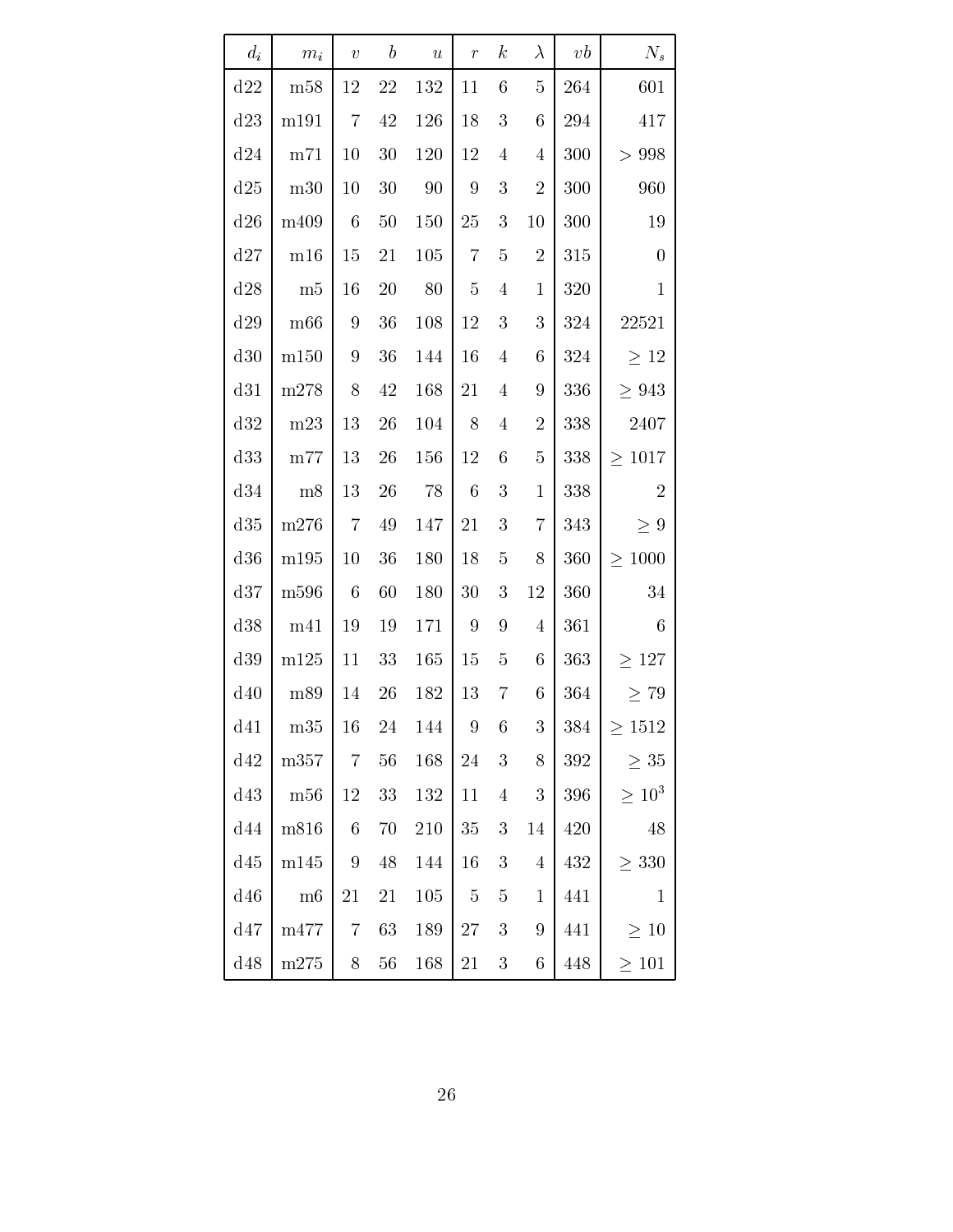| $d_i$       | $m_i$           | $\boldsymbol{v}$ | $\boldsymbol{b}$ | $\boldsymbol{u}$ | $\,r\,$        | $\boldsymbol{k}$ | $\lambda$        | $v\overline{b}$ | $N_{s}$              |
|-------------|-----------------|------------------|------------------|------------------|----------------|------------------|------------------|-----------------|----------------------|
| d49         | m524            | $8\,$            | 56               | 224              | 28             | $\overline{4}$   | 12               | 448             | $\geq 2224$          |
| d50         | $\rm m193$      | 10               | 45               | 180              | 18             | $\overline{4}$   | $6\phantom{.0}$  | 450             | $\geq 14819$         |
| d51         | m109            | 15               | 30               | 210              | 14             | $\overline{7}$   | $6\phantom{.0}$  | 450             | $\geq 11$            |
| d52         | $\rm m130$      | 16               | 30               | 240              | 15             | $\,8$            | $\overline{7}$   | 480             | $\geq 9 \times 10^7$ |
| d53         | m1078           | $6\,$            | 80               | 240              | 40             | 3                | 16               | 480             | 76                   |
| d54         | m247            | 11               | 44               | 220              | 20             | $\bf 5$          | 8                | 484             | $\geq 4394$          |
| d55         | m19             | 22               | $22\,$           | 154              | $\overline{7}$ | $\overline{7}$   | $\overline{2}$   | 484             | $\boldsymbol{0}$     |
| d56         | m364            | 9                | 54               | 216              | 24             | $\overline{4}$   | 9                | 486             | $\geq 10^6$          |
| d57         | m595            | 7                | 70               | 210              | 30             | $\mathfrak{Z}$   | 10               | 490             | $\geq$ 108           |
| d58         | m70             | 13               | 39               | 156              | 12             | $\overline{4}$   | $\boldsymbol{3}$ | 507             | $\geq 10^3$          |
| d59         | m124            | 13               | 39               | 195              | 15             | $\bf 5$          | $\overline{5}$   | 507             | $\geq 30$            |
| ${\rm d}60$ | m76             | 16               | 32               | 192              | 12             | $\!6\,$          | $\overline{4}$   | 512             | $\geq 111$           |
| d61         | m14             | 15               | 35               | 105              | $\overline{7}$ | $\mathfrak{Z}$   | $\mathbf 1$      | 525             | 80                   |
| ${\rm d}62$ | m104            | 15               | 35               | 210              | 14             | $\,6$            | $\overline{5}$   | 525             | $\geq 117$           |
| d63         | m55             | 12               | 44               | 132              | 11             | $\mathbf{3}$     | $\boldsymbol{2}$ | 528             | $\geq 10^6$          |
| ${\rm d}64$ | m319            | 12               | 44               | 264              | 22             | 6                | 10               | 528             | $\geq 602$           |
| d65         | m <sub>63</sub> | 23               | 23               | 253              | 11             | 11               | $\overline{5}$   | 529             | 1103                 |
| d66         | m735            | $\overline{7}$   | 77               | 231              | 33             | 3                | 11               | 539             | $\geq 107$           |
| ${\rm d}67$ | m480            | 10               | 54               | 270              | $27\,$         | $\overline{5}$   | 12               | 540             | $\geq 10^8$          |
| d68         | m235            | $9\phantom{.0}$  | 60               | 180              | $20\,$         | $\boldsymbol{3}$ | $\overline{5}$   | 540             | $\geq 330$           |
| d69         | m819            | 8                | 70               | 280              | 35             | $\overline{4}$   | 15               | 560             | $\geq 2224$          |
| d70         | m158            | 17               | 34               | $272\,$          | 16             | 8                | $\overline{7}$   | 578             | $\geq 11$            |
| d71         | m25             | 21               | 28               | 168              | $8\,$          | $6\phantom{.}6$  | $\boldsymbol{2}$ | 588             | $\boldsymbol{0}$     |
| d72         | m881            | $\overline{7}$   | 84               | 252              | 36             | 3                | 12               | 588             | $\geq 417$           |
| d73         | m190            | 10               | 60               | 180              | 18             | $\overline{3}$   | $\overline{4}$   | 600             | $\geq 961$           |
| d74         | m363            | 10               | 60               | 240              | 24             | $\overline{4}$   | 8                | 600             | $\geq 14819$         |
| $\rm{d}75$  | m116            | 11               | $55\,$           | 165              | 15             | $\boldsymbol{3}$ | $\boldsymbol{3}$ | 605             | $\geq 436800$        |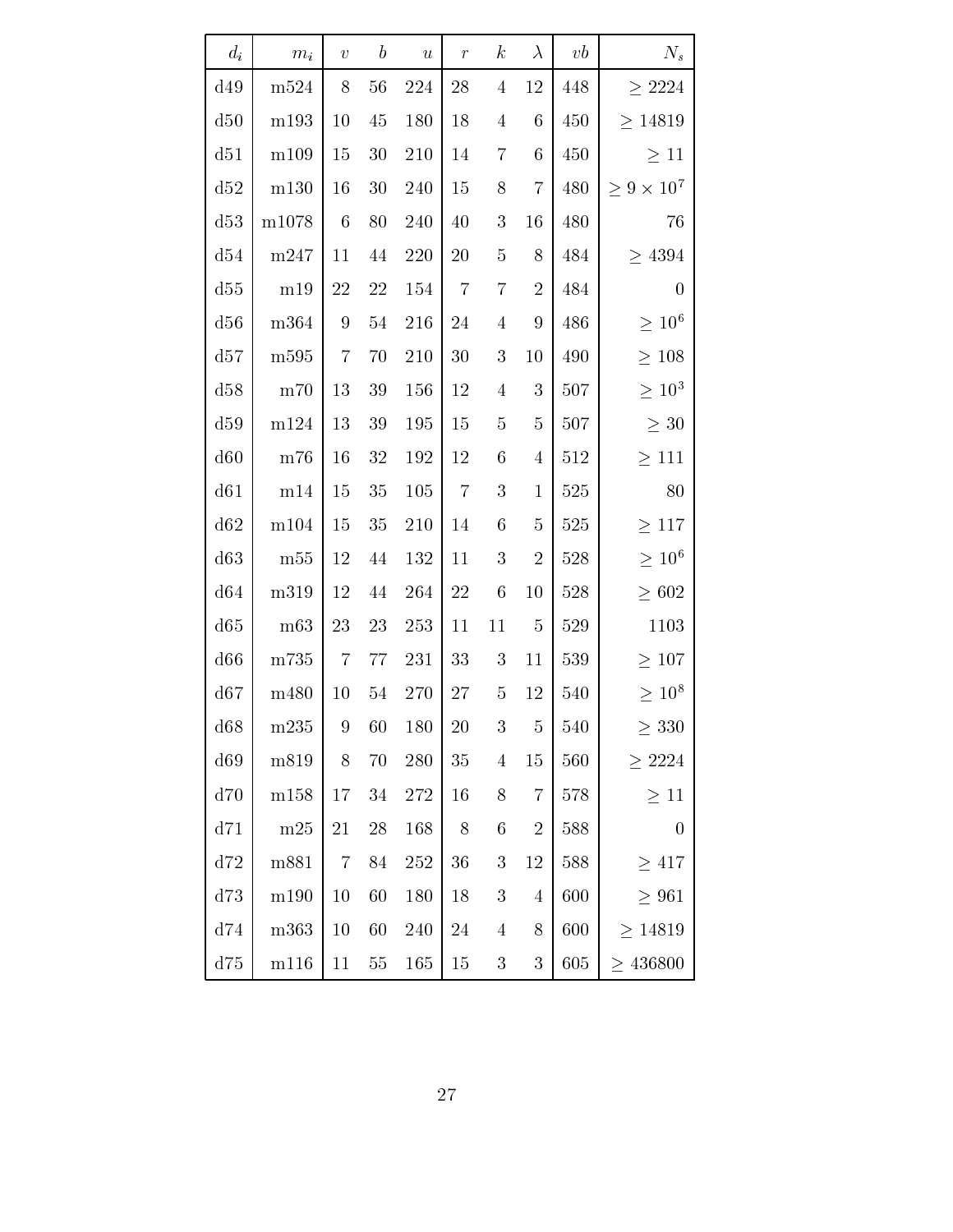| $d_i$          | $m_i$      | $\upsilon$       | $\boldsymbol{b}$ | $\boldsymbol{u}$ | $\,r\,$          | $\boldsymbol{k}$ | $\lambda$       | $_{vb}$ | $N_{s}$        |  |
|----------------|------------|------------------|------------------|------------------|------------------|------------------|-----------------|---------|----------------|--|
| d76            | m242       | 11               | 55               | 220              | 20               | $\overline{4}$   | $\sqrt{6}$      | 605     | $\geq 1$       |  |
| d77            | m416       | 11               | 55               | 275              | $25\,$           | $\bf 5$          | $10\,$          | 605     | $\geq 3337$    |  |
| d78            | m179       | 18               | 34               | 306              | 17               | 9                | 8               | 612     | $\geq 10^3$    |  |
| d79            | m40        | $25\,$           | $25\,$           | 225              | $9\phantom{.0}$  | 9                | 3               | 625     | 78             |  |
| d80            | $\rm m102$ | 15               | 42               | 210              | 14               | $\overline{5}$   | $\overline{4}$  | 630     | $\geq 103$     |  |
| d81            | m49        | 21               | 30               | 210              | 10               | 7                | 3               | 630     | $\geq 414$     |  |
| d82            | m1030      | $\overline{7}$   | 91               | 273              | 39               | $\boldsymbol{3}$ | 13              | 637     | $\geq 417$     |  |
| d83            | m44        | 16               | 40               | 160              | 10               | $\overline{4}$   | $\overline{2}$  | 640     | $\geq 986$     |  |
| d84            | m128       | 16               | 40               | 240              | 15               | 6                | 5               | 640     | $\geq 15$      |  |
| d85            | m356       | $\boldsymbol{9}$ | $72\,$           | 216              | $24\,$           | $\boldsymbol{3}$ | $6\phantom{.}6$ | 648     | $\geq 10^7$    |  |
| d86            | m690       | 9                | $72\,$           | 288              | 32               | $\overline{4}$   | 12              | 648     | $\geq 10^6$    |  |
| d87            | m290       | 15               | $\rm 45$         | 315              | 21               | 7                | $\overline{9}$  | 675     | $\geq$ $10^8$  |  |
| d88            | m65        | 13               | $52\,$           | 156              | 12               | $\boldsymbol{3}$ | $\overline{2}$  | 676     | $\geq 92714$   |  |
| d89            | m149       | 13               | $52\,$           | 208              | 16               | $\overline{4}$   | $\overline{4}$  | 676     | $\geq 2408$    |  |
| d90            | m373       | 13               | $52\,$           | 312              | $24\,$           | 6                | 10              | 676     | $\geq 1018$    |  |
| d91            | m891       | 10               | $72\,$           | 360              | 36               | $5\,$            | 16              | 720     | $\geq 10^8$    |  |
| $\rm{d}92$     | $\rm m208$ | 19               | 38               | 342              | 18               | 9                | $8\,$           | 722     | $\geq 7$       |  |
| ${\rm d}93$    | m608       | 11               | 66               | 330              | 30               | $\overline{5}$   | 12              | 726     | $\geq 10^6$    |  |
| $\mathrm{d}94$ | $\rm m78$  | $22\,$           | 33               | 264              | $12\,$           | $\,8$            | $\overline{4}$  | 726     | $\overline{?}$ |  |
| d95            | m451       | 14               | 52               | 364              | 26               | $\overline{7}$   | $12\,$          | $728\,$ | $\geq 80$      |  |
| d96            | $\rm m98$  | 27               | $27\,$           | $3\sqrt{51}$     | 13               | 13               | $6\phantom{.}6$ | 729     | $\geq 7$       |  |
| d97            | m131       | 21               | 35               | 315              | 15               | 9                | 6               | 735     | $\geq 10^4$    |  |
| d98            | m599       | 10               | 75               | 300              | 30               | $\overline{4}$   | 10              | 750     | $\geq 29638$   |  |
| d99            | m11        | 25               | 30               | 150              | $\boldsymbol{6}$ | $\overline{5}$   | $\mathbf{1}$    | 750     | $\mathbf{1}$   |  |
| d100           | m517       | 9                | 84               | 252              | 28               | $\boldsymbol{3}$ | $\overline{7}$  | 756     | $\geq 330$     |  |
| d101           | m224       | 20               | 38               | 380              | 19               | 10               | 9               | 760     | $\geq 10^{16}$ |  |
| d102           | m123       | 16               | 48               | 240              | 15               | $\overline{5}$   | $\overline{4}$  | 768     | $\geq 11$      |  |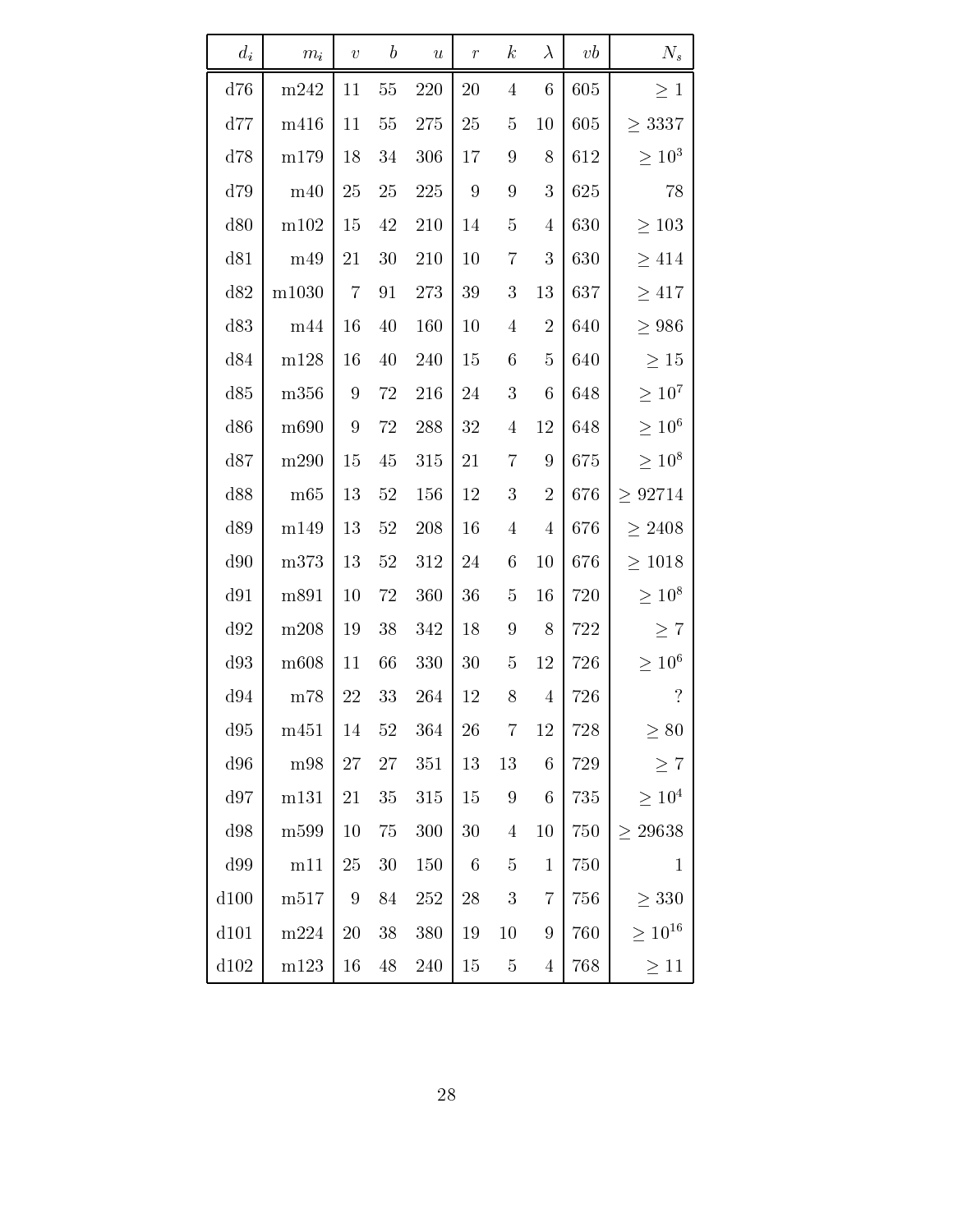| $d_i$ | $m_i$            | $\upsilon$       | $\boldsymbol{b}$ | $\boldsymbol{u}$ | $\,r\,$         | $\boldsymbol{k}$ | $\lambda$        | $v_{\boldsymbol{b}}$ | $N_{s}$              |  |
|-------|------------------|------------------|------------------|------------------|-----------------|------------------|------------------|----------------------|----------------------|--|
| d103  | m200             | 16               | 48               | 288              | 18              | 6                | $6\phantom{.}6$  | 768                  | $\geq$ $10^8$        |  |
| d104  | m316             | 12               | 66               | 264              | 22              | $\overline{4}$   | 6                | 792                  | $\geq 10^3$          |  |
| d105  | m743             | 12               | 66               | 396              | 33              | 6                | 15               | 792                  | $\geq 602$           |  |
| d106  | $\rm m1088$      | 9                | 90               | 360              | 40              | $\overline{4}$   | 15               | 810                  | $\geq 10^6$          |  |
| d107  | m28              | 29               | 29               | 232              | $8\,$           | 8                | $\sqrt{2}$       | 841                  | $\overline{0}$       |  |
| d108  | m241             | 13               | 65               | 260              | 20              | $\overline{4}$   | $\overline{5}$   | 845                  | $\geq$ $10^3$        |  |
| d109  | $\rm m826$       | 11               | 77               | 385              | 35              | $\overline{5}$   | $14\,$           | 847                  | $\geq 10^6$          |  |
| d110  | m683             | $\boldsymbol{9}$ | 96               | 288              | $32\,$          | 3                | $8\,$            | 864                  | $\geq 10^7$          |  |
| d111  | m46              | 21               | $42\,$           | 210              | 10              | $\bf 5$          | $\overline{2}$   | 882                  | $\geq 10$            |  |
| d112  | m75              | 21               | 42               | 252              | 12              | $6\phantom{.}6$  | $\mathbf{3}$     | 882                  | $\geq 1$             |  |
| d113  | m259             | 21               | 42               | 420              | <b>20</b>       | $10\,$           | $\boldsymbol{9}$ | 882                  | $\geq 4$             |  |
| d114  | $\rm m284$       | 16               | 56               | 336              | 21              | $6\phantom{.}6$  | $\overline{7}$   | 896                  | $\geq 1$             |  |
| d115  | m476             | $10\,$           | 90               | 270              | $27\,$          | 3                | $\sqrt{6}$       | 900                  | $\geq 10^{12}$       |  |
| d116  | m888             | 10               | 90               | 360              | 36              | $\overline{4}$   | 12               | 900                  | $\geq 10^9$          |  |
| d117  | m537             | 15               | 60               | 420              | 28              | $\overline{7}$   | 12               | 900                  | $\geq 10^{18}$       |  |
| d118  | m176             | 18               | $51\,$           | 306              | 17              | $\sqrt{6}$       | $\overline{5}$   | 918                  | $\geq 3$             |  |
| d119  | m293             | 22               | 42               | 462              | 21              | 11               | 10               | 924                  | $\geq 2$             |  |
| d120  | m280             | 15               | 63               | 315              | 21              | $\overline{5}$   | $6\phantom{.}6$  | 945                  | $\geq 2211$          |  |
| d121  | $\rm m119$       | 16               | 60               | 240              | 15              | $\overline{4}$   | $\mathbf{3}$     | 960                  | $\geq 6 \times 10^5$ |  |
| d122  | m <sub>618</sub> | $\mid$ 16        | $60\,$           | 480              | 30 <sup>°</sup> |                  | 8 14             | 960                  | $\geq 9 \times 10^7$ |  |
| d123  | $\rm m12$        | 31               | 31               | 186              | $\,6$           | $\,6$            | $\mathbf{1}$     | 961                  | $\mathbf{1}$         |  |
| d124  | m54              | 31               | 31               | 310              | 10              | 10               | 3                | 961                  | $\geq$ 38            |  |
| d125  | m143             | 31               | 31               | 465              | 15              | 15               | $\overline{7}$   | 961                  | $\geq 1266891$       |  |
| d126  | m1095            | 11               | 88               | 440              | 40              | $\overline{5}$   | 16               | 968                  | $\geq 10^7$          |  |
| d127  | $\rm m108$       | 22               | $\rm 44$         | 308              | 14              | $\overline{7}$   | $\overline{4}$   | 968                  | $\geq 1$             |  |
| d128  | m880             | $\boldsymbol{9}$ | 108              | 324              | 36              | 3                | $\boldsymbol{9}$ | 972                  | $\geq 330$           |  |
| d129  | m160             | $25\,$           | $40\,$           | 400              | 16              | 10               | $6\,$            | 1000                 | $\geq 43$            |  |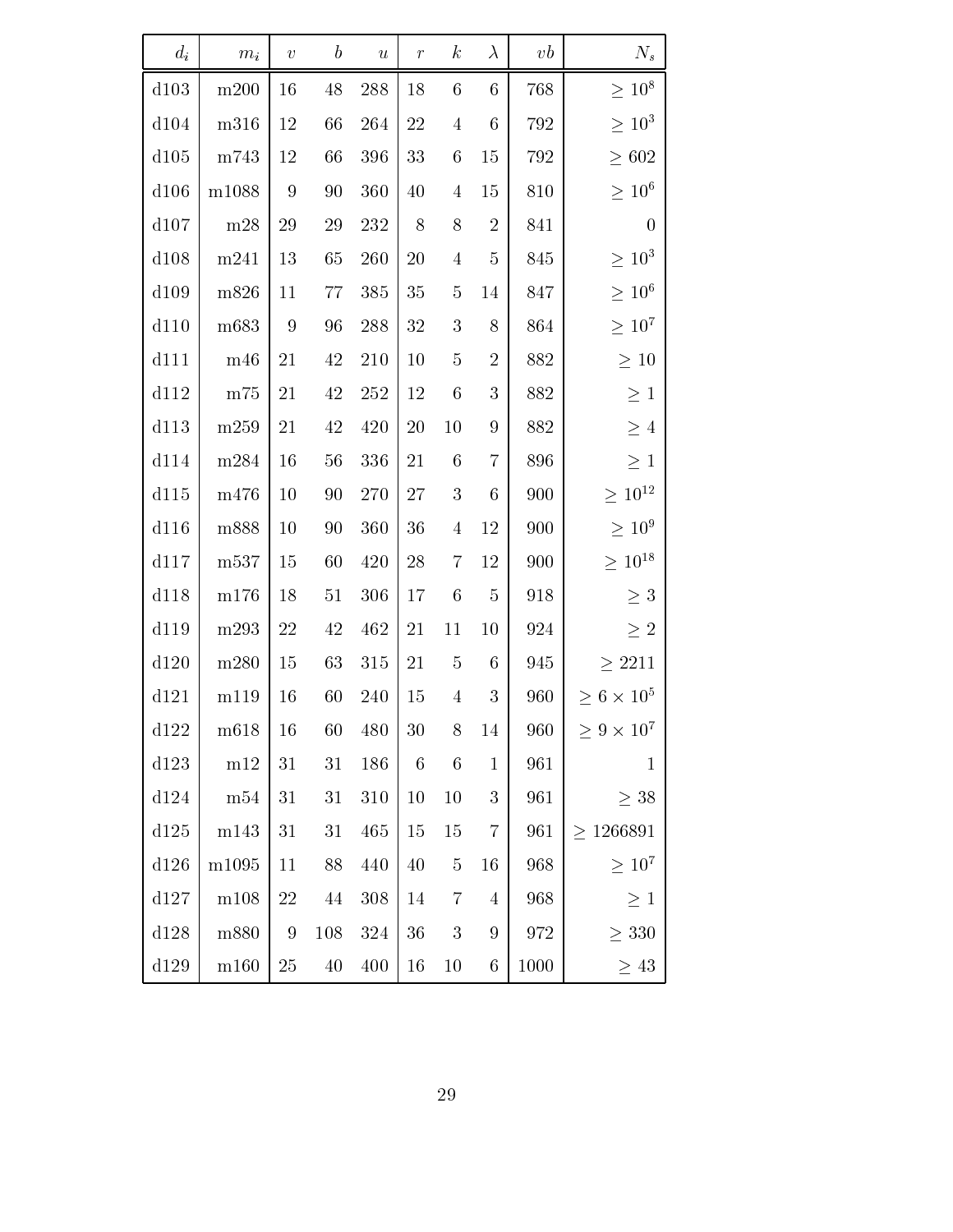- [1] Aarts E.H.L. and Korst J.H.M., "Boltzmann machines and their applications", *Proc. PARLE.* Springer-Verlag. Lecture Notes in Computer Science, Vol  $258$ , p 34-50, 1987.
- [2] Aarts E.H.L. and Korst J.H.M., Simulated Annealing and Boltzmann Machines, Wiley Interscience, 1988.
- [3] Ackley D.H., Hinton G.E. and Sejnowski T.J., "A Learning Algorithm for Boltzmann Machines", Cognitive Science, Vol 9, 147, 1985.
- [4] Bofill P., Fontdecaba E. and Torras C., "Optimization Networks for the Generation of Block Designs Journal of Articial Networks Volton Articial Networks Vol. 1994 pp 302-312, 1995.
- [5] Bofill P. and Torras C., "Neural Cost Functions for BIBDs leading to MBMUDs", submitted for publication.
- [6] Bofill P. and Torras C., "Optimizing Neural Networks for the Generation of Block Designs", English version of the first author's PhD dissertation, Technical Report UPC-DAC-1997-76, November 1997.
- [7] CM-200 Technical Summary. Thinking Machines Corporation. June 1991.
- [8] Corneil D.G. & Mathon R.A., "Algorithmic Techniques for the Generation and Analysis of Strongly Regular Grafs and Other Combinatorial Configurations". Ann. of Discrete Mathematics, North Holland Publishing Company, Vol. 2, pp.  $1-32, 1978.$
- [9] Gibbons P.B., "Computational Methods in Design Theory", The CRC Handbook of Combinatorial Designs, pp 730-740, 1996.
- [10] Goles E. and Matamala M., "Dynamical and Complexity Results for High Order neural networks in the second second of the Neural Systems Volgovolle Systems International Systems Internation 252, 1994.
- [11] Gutzmann K.M., "Combinatorial Optimization Using a Continuous State Boltzmann Machine" Proceedings of IANN Conference, San Diego, 1987.
- [12] Hall M., *Combinatorial Theory*, Ed. John Wiley & Sons, Second Edition 1986.
- [13] Hertz J., Krogh A., Palmer R.G., Introduction to the Theory of Neural Computation, Ed., Addison-Wesley, January 1993.
- [14] Hopfield J.J., "Neural Networks and Physical Systems with Emergent Collective Computational Abilities", Proc. Nat. Academ. Sciences USA, Vol 79, pp 2554-2558, 1982.
- [15] Hopfield J.J. and Tank D.W., ""Neural" Computation of Decisions for Optimization Problems", *Byological Cybern.*, Vol. 52, pp. 141-152, 1985.